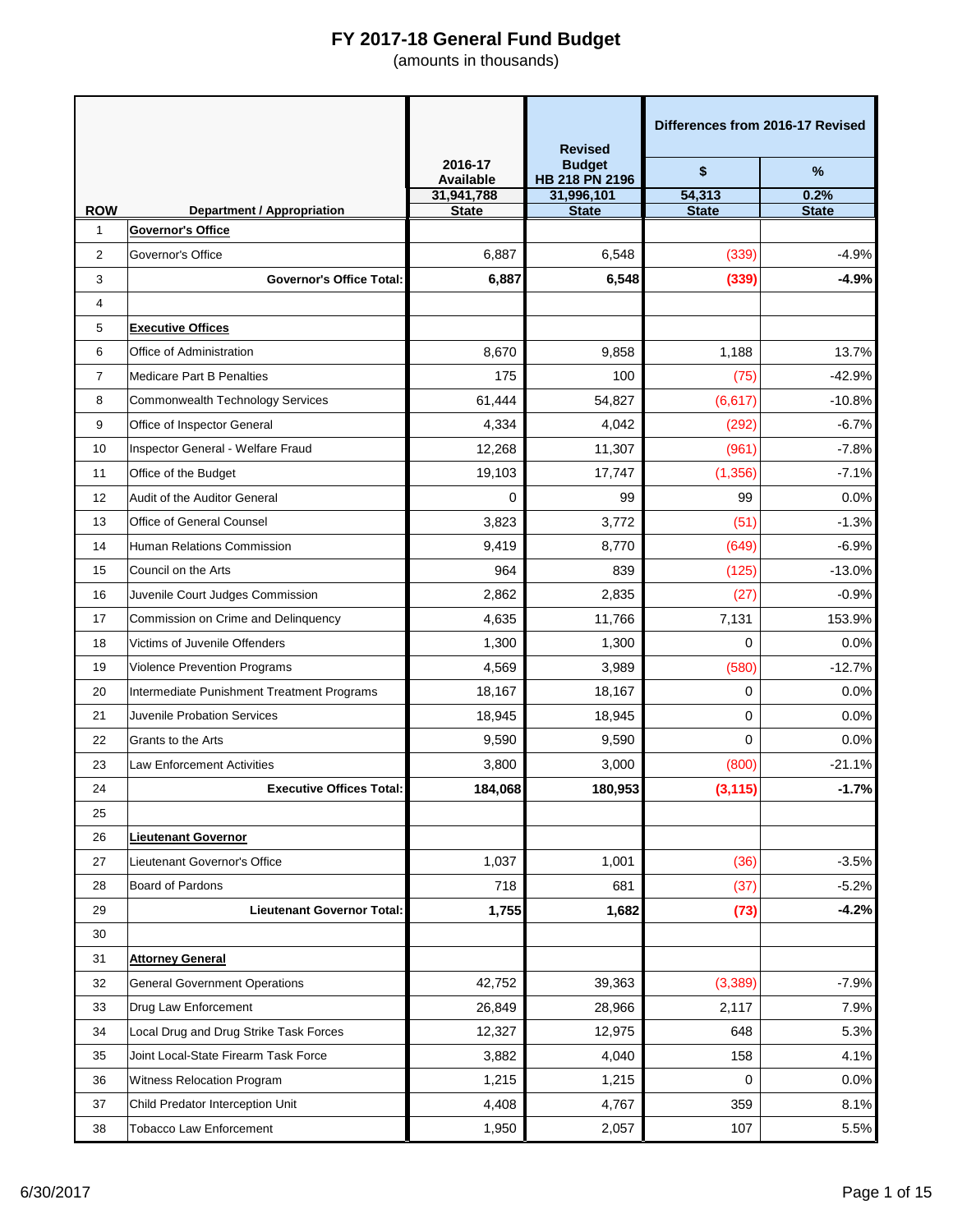|            |                                                                           |                             | <b>Revised</b>                  | Differences from 2016-17 Revised |                      |
|------------|---------------------------------------------------------------------------|-----------------------------|---------------------------------|----------------------------------|----------------------|
|            |                                                                           | 2016-17<br><b>Available</b> | <b>Budget</b><br>HB 218 PN 2196 | \$                               | $\%$                 |
| <b>ROW</b> |                                                                           | 31,941,788<br><b>State</b>  | 31,996,101<br><b>State</b>      | 54,313<br><b>State</b>           | 0.2%<br><b>State</b> |
| 39         | <b>Department / Appropriation</b><br><b>County Trial Reimbursement</b>    | 200                         | 200                             | 0                                | 0.0%                 |
| 40         | Mobile Street Crimes Unit                                                 | 2,000                       | 2,000                           | 0                                | 0.0%                 |
| 41         | <b>Attorney General Total:</b>                                            | 95,583                      | 95,583                          | 0                                | 0.0%                 |
| 42         |                                                                           |                             |                                 |                                  |                      |
| 43         | <b>Auditor General</b>                                                    |                             |                                 |                                  |                      |
| 44         | <b>Auditor General's Office</b>                                           | 43,404                      | 40,136                          | (3, 268)                         | $-7.5%$              |
| 45         | Information Technology Modernization                                      | 3,000                       | 0                               | (3,000)                          | $-100.0%$            |
| 46         | <b>Board of Claims</b>                                                    | 1,830                       | 1,822                           | (8)                              | $-0.4%$              |
| 47         | <b>Auditor General Total:</b>                                             | 48,234                      | 41,958                          | (6, 276)                         | $-13.0%$             |
| 48         |                                                                           |                             |                                 |                                  |                      |
| 49         | Treasury                                                                  |                             |                                 |                                  |                      |
| 50         | <b>General Government Operations</b>                                      | 36,757                      | 36,990                          | 233                              | 0.6%                 |
| 51         | Board of Finance and Revenue                                              | 2,967                       | 2,956                           | (11)                             | $-0.4%$              |
| 52         | Divestiture Reimbursement                                                 | 2,551                       | 23                              | (2,528)                          | $-99.1%$             |
| 53         | Intergovernmental Organizations                                           | 1,040                       | 901                             | (139)                            | $-13.4%$             |
| 54         | <b>Transfer to ABLE Fund</b>                                              | 1,500                       | 1,130                           | (370)                            | $-24.7%$             |
| 55         | <b>Publishing Monthly Statements</b>                                      | 15                          | 15                              | $\Omega$                         | 0.0%                 |
| 56         | Information Technology Modernization                                      | 3,000                       | 1,870                           | (1, 130)                         | $-37.7%$             |
| 57         | Law Enforcement and Emergency Response<br><b>Personnel Death Benefits</b> | 2,500                       | 2,980                           | 480                              | 19.2%                |
| 58         | Loan and Transfer Agents                                                  | 50                          | 50                              | 0                                | 0.0%                 |
| 59         | Cash Management Loan Interest (EA)                                        | 8,838                       | 10,000                          | 1,162                            | 13.1%                |
| 60         | <b>General Obligation Debt Service</b>                                    | 1,111,385                   | 1,120,000                       | 8,615                            | 0.8%                 |
| 61         | <b>Treasury Total:</b>                                                    | 1,170,603                   | 1,176,915                       | 6,312                            | 0.5%                 |
| 62         |                                                                           |                             |                                 |                                  |                      |
| 63         | <b>Agriculture</b>                                                        |                             |                                 |                                  |                      |
| 64         | <b>General Government Operations</b>                                      | 29,379                      | 31,110                          | 1,731                            | 5.9%                 |
| 65         | Avian Flu Preparedness and Response                                       | 2,000                       | 0                               | (2,000)                          | $-100.0%$            |
| 66         | <b>Agricultural Excellence</b>                                            | 1,210                       | 1,331                           | 121                              | 10.0%                |
| 67         | <b>Farmers' Market Food Coupons</b>                                       | 2,079                       | 2,079                           | 0                                | 0.0%                 |
| 68         | <b>Agricultural Research</b>                                              | 1,687                       | 1,687                           | 0                                | 0.0%                 |
| 69         | Agricultural Promotion, Education, and Exports                            | 275                         | 303                             | 28                               | 10.2%                |
| 70         | Hardwoods Research and Promotion                                          | 385                         | 424                             | 39                               | 10.1%                |
| 71         | Livestock Show                                                            | 195                         | 215                             | 20                               | 10.3%                |
| 72         | Open Dairy Show                                                           | 195                         | 215                             | 20                               | 10.3%                |
| 73         | Youth Shows                                                               | 154                         | 169                             | 15                               | 9.7%                 |
| 74         | <b>State Food Purchase</b>                                                | 19,188                      | 19,188                          | 0                                | 0.0%                 |
| 75         | Food Marketing and Research                                               | 494                         | 494                             | 0                                | 0.0%                 |
| 76         | Transfer to Nutrient Management Fund                                      | 2,714                       | 2,714                           | 0                                | 0.0%                 |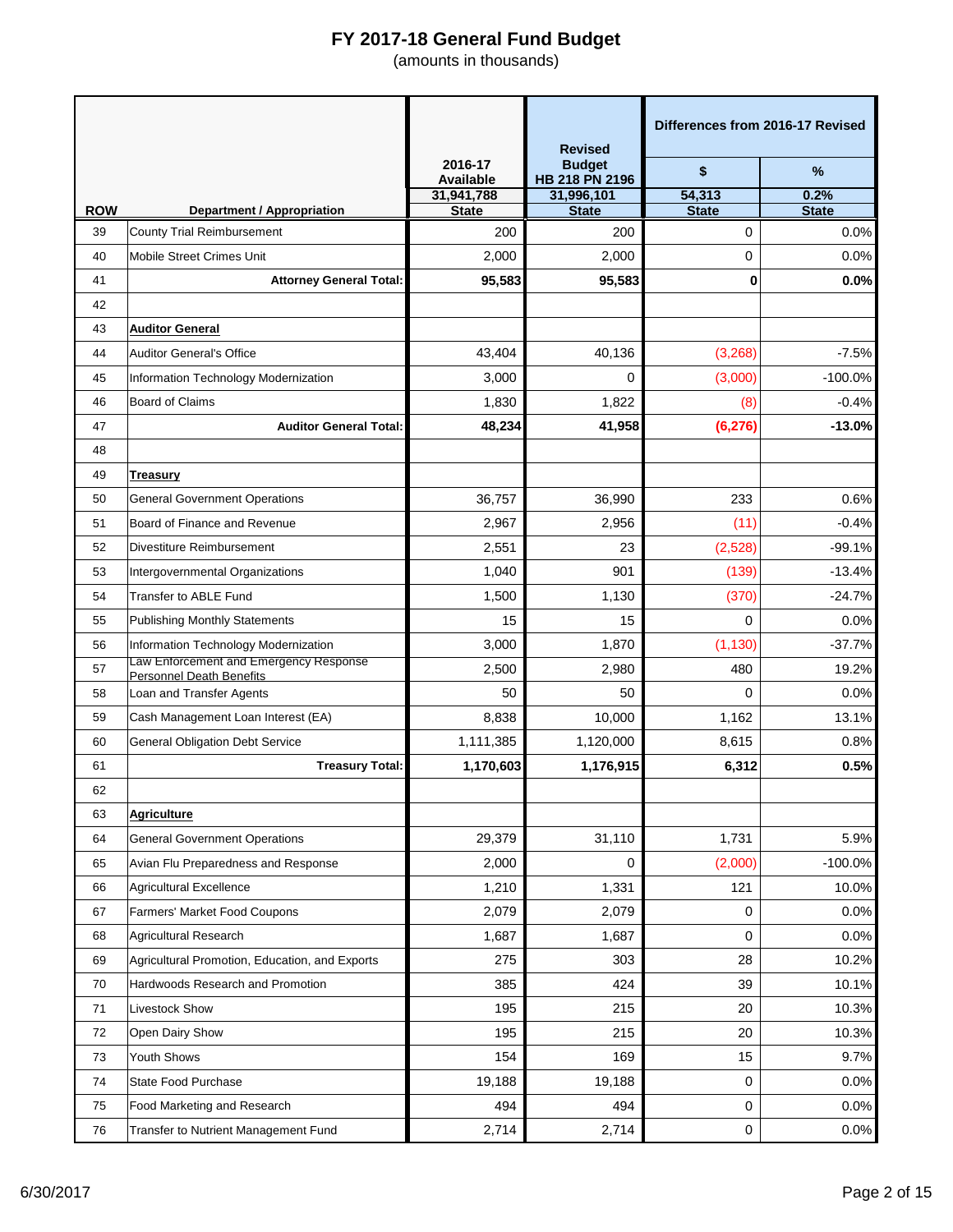|            |                                                                          |                            | <b>Revised</b>                  | Differences from 2016-17 Revised |                      |
|------------|--------------------------------------------------------------------------|----------------------------|---------------------------------|----------------------------------|----------------------|
|            |                                                                          | 2016-17<br>Available       | <b>Budget</b><br>HB 218 PN 2196 | \$                               | %                    |
| <b>ROW</b> | <b>Department / Appropriation</b>                                        | 31,941,788<br><b>State</b> | 31,996,101<br><b>State</b>      | 54,313<br><b>State</b>           | 0.2%<br><b>State</b> |
| 77         | Transfer to the Conservation District Fund                               | 869                        | 869                             | 0                                | 0.0%                 |
| 78         | Transfer to Agricultural College Land Scrip Fund                         | 51,813                     | 52,313                          | 500                              | 1.0%                 |
| 79         | Restr. Acct.<br>'PA Preferred" Program Trademark Licensing               | 605                        | 605                             | 0                                | 0.0%                 |
| 80         | University of Pennsylvania - Veterinary Activities                       | 30,135                     | 30,135                          | 0                                | 0.0%                 |
| 81         | University of Pennsylvania - Center for Infectious                       | 281                        | 281                             | 0                                | 0.0%                 |
| 82         | <b>Disease</b><br><b>Agriculture Total:</b>                              | 143,658                    | 144,132                         | 474                              | 0.3%                 |
| 83         |                                                                          |                            |                                 |                                  |                      |
| 84         | <b>Community and Economic Development*</b>                               |                            |                                 |                                  |                      |
| 85         | General Government Operations                                            | 17,888                     | 16,300                          | (1,588)                          | $-8.9%$              |
| 86         | <b>Center for Local Government Services</b>                              | 4,140                      | 4,132                           | (8)                              | $-0.2%$              |
| 87         | Office of Open Records                                                   | 2,526                      | 2,915                           | 389                              | 15.4%                |
| 88         | Office of International Business Development                             | 6,022                      | 5,800                           | (222)                            | $-3.7%$              |
| 89         | Marketing to Attract Tourists                                            | 11.414                     | 12,892                          | 1,478                            | 12.9%                |
| 90         | <b>Marketing to Attract Business</b>                                     | 2,005                      | 1,990                           | (15)                             | $-0.7%$              |
| 91         | <b>Transfer to Municipalities Financial Recovery</b><br>Revolvina Fund   | 3,000                      | 2,550                           | (450)                            | $-15.0%$             |
| 92         | Transfer to Ben Franklin Technology Development<br><b>Authority Fund</b> | 14,500                     | 14,500                          | $\Omega$                         | 0.0%                 |
| 93         | Intergovernmental Cooperation Authority - 2nd<br><b>Class Cities</b>     | 250                        | 0                               | (250)                            | $-100.0%$            |
| 94         | Pennsylvania First                                                       | 20,000                     | 15,000                          | (5,000)                          | $-25.0%$             |
| 95         | Municipal Assistance Program                                             | 642                        | 546                             | (96)                             | $-15.0%$             |
| 96         | <b>Keystone Communities</b>                                              | 12,200                     | 13,507                          | 1,307                            | 10.7%                |
| 97         | Partnerships for Regional Economic Performance                           | 11,880                     | 9,880                           | (2,000)                          | $-16.8%$             |
| 98         | Manufacturing PA                                                         | 0                          | 12,000                          | 12,000                           | 0.0%                 |
| 99         | Early Intervention for Distressed Municipalities                         | 2,785                      | 2,367                           | (418)                            | $-15.0%$             |
| 100        | Tourism - Accredited Zoos                                                | 750                        | 750                             | 0                                | 0.0%                 |
| 101        | Infrastructure Technical Assistance                                      | 1,750                      | 1,750                           | 0                                | 0.0%                 |
| 102        | Super Computer Center                                                    | 500                        | 500                             | 0                                | 0.0%                 |
| 103        | <b>Powdered Metals</b>                                                   | 100                        | 100                             | 0                                | 0.0%                 |
| 104        | Rural Leadership Training                                                | 100                        | 100                             | 0                                | 0.0%                 |
| 105        | Infrastructure and Facilities Improvement Grants                         | 19,000                     | 18,000                          | (1,000)                          | $-5.3%$              |
| 106        | <b>Regional Event Security</b>                                           | 10,000                     | 0                               | (10,000)                         | $-100.0%$            |
| 107        | <b>Base Realignment and Closure</b>                                      | 798                        | 550                             | (248)                            | $-31.1%$             |
| 108        | <b>Public Television Technology</b>                                      | 250                        | 250                             | 0                                | 0.0%                 |
| 109        | <b>Local Municipal Relief</b>                                            | 3,000                      | 9,000                           | 6,000                            | 200.0%               |
| 110        | <b>DCED Total:</b>                                                       | 145,500                    | 145,379                         | (121)                            | $-0.1%$              |
| 111        |                                                                          |                            |                                 |                                  |                      |
| 112        |                                                                          |                            |                                 |                                  |                      |
| 113        | <b>Conservation and Natural Resources</b>                                |                            |                                 |                                  |                      |
| 114        | <b>General Government Operations</b>                                     | 19,375                     | 20,489                          | 1,114                            | 5.7%                 |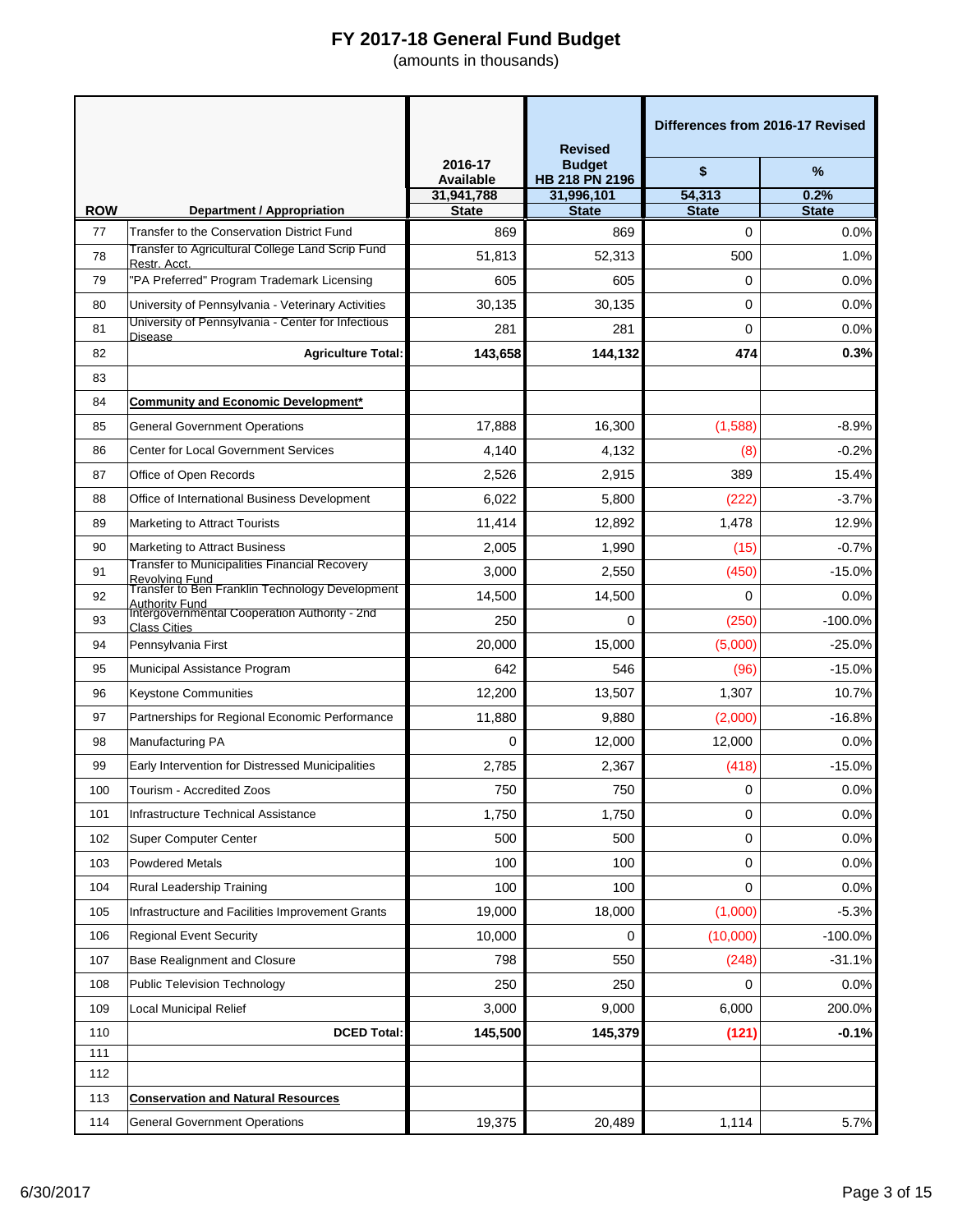|            |                                                                                        |                             | <b>Revised</b>                  | Differences from 2016-17 Revised |              |
|------------|----------------------------------------------------------------------------------------|-----------------------------|---------------------------------|----------------------------------|--------------|
|            |                                                                                        | 2016-17<br><b>Available</b> | <b>Budget</b><br>HB 218 PN 2196 | \$                               | $\%$         |
|            |                                                                                        | 31,941,788                  | 31,996,101                      | 54,313                           | 0.2%         |
| <b>ROW</b> | <b>Department / Appropriation</b>                                                      | <b>State</b>                | <b>State</b>                    | <b>State</b>                     | <b>State</b> |
| 115        | <b>State Parks Operations</b><br><b>State Forests Operations (Includes Forest Pest</b> | 54,450                      | 51,171                          | (3,279)                          | $-6.0%$      |
| 116        | Management)                                                                            | 27,104                      | 22,742                          | (4, 362)                         | $-16.1%$     |
| 117        | Heritage and Other Parks                                                               | 2,875                       | 2,875                           | 0                                | 0.0%         |
| 118        | Annual Fixed Charges - Flood Lands                                                     | 65                          | 65                              | 0                                | 0.0%         |
| 119        | Annual Fixed Charges - Project 70                                                      | 40                          | 88                              | 48                               | 120.0%       |
| 120        | Annual Fixed Charges - Forest Lands                                                    | 2,627                       | 7,731                           | 5,104                            | 194.3%       |
| 121        | Annual Fixed Charges - Park Lands                                                      | 425                         | 425                             | 0                                | 0.0%         |
| 122        | <b>DCNR Total:</b>                                                                     | 106,961                     | 105,586                         | (1, 375)                         | $-1.3%$      |
| 123        |                                                                                        |                             |                                 |                                  |              |
| 124        | <b>Criminal Justice*</b>                                                               |                             |                                 |                                  |              |
| 125        | <b>General Government Operations</b>                                                   | 36,216                      | 48,569                          | 12,353                           | 34.1%        |
| 126        | Inmate Medical Care                                                                    | 256,855                     | 252,173                         | (4,682)                          | $-1.8%$      |
| 127        | Inmate Education and Training                                                          | 44,880                      | 42,456                          | (2, 424)                         | $-5.4%$      |
| 128        | <b>State Correctional Institutions</b>                                                 | 2,039,872                   | 1,953,694                       | (86, 178)                        | $-4.2%$      |
| 129        | Transfer to Justice Reinvestment Fund (EA)                                             | 9,614                       | $\Omega$                        | (9,614)                          | $-100.0%$    |
| 130        | State Field Supervision                                                                | 0                           | 126,568                         | 126,568                          | 0.0%         |
| 131        | Board of Probation and Parole                                                          | 153,589                     | 11,285                          | (142, 304)                       | $-92.7%$     |
| 132        | Sexual Offenders Assessment Board                                                      | 6,277                       | 6,397                           | 120                              | 1.9%         |
| 133        | Office of Victim Advocate                                                              | 0                           | 2,371                           | 2,371                            | 0.0%         |
| 134        | Improvement of Adult Probation Services                                                | 16,222                      | 16,222                          | $\Omega$                         | 0.0%         |
| 135        | <b>Corrections Total:</b>                                                              | 2,563,525                   | 2,459,735                       | (103, 790)                       | $-4.0%$      |
| 136        | * Consolidated with the Board of Probation and<br>Parole and renamed Criminal Justice. |                             |                                 |                                  |              |
| 137        |                                                                                        |                             |                                 |                                  |              |
| 138        |                                                                                        |                             |                                 |                                  |              |
| 139        | <b>Drug and Alcohol Programs</b>                                                       |                             |                                 |                                  |              |
| 140        | <b>General Government Operations</b>                                                   | 2,122                       | 1,495                           | (627)                            | $-29.5%$     |
| 141        | Assistance to Drug and Alcohol Programs                                                | 45,482                      | 44,732                          | (750)                            | $-1.6%$      |
| 142        | Drug and Alcohol Programs Total:                                                       | 47,604                      | 46,227                          | (1, 377)                         | $-2.9%$      |
| 143        |                                                                                        |                             |                                 |                                  |              |
| 144        |                                                                                        |                             |                                 |                                  |              |
| 145        | <b>Education</b>                                                                       |                             |                                 |                                  |              |
| 146        | <b>General Government Operations</b>                                                   | 23,959                      | 26,143                          | 2,184                            | 9.1%         |
| 147        | Recovery Schools                                                                       | 0                           | 250                             | 250                              | 0.0%         |
| 148        | Office of Safe Schools Advocate                                                        | 398                         | 372                             | (26)                             | $-6.5%$      |
| 149        | Information and Technology Improvement                                                 | 4,000                       | 3,740                           | (260)                            | $-6.5%$      |
| 150        | PA Assessment                                                                          | 58,300                      | 50,425                          | (7, 875)                         | $-13.5%$     |
| 151        | State Library                                                                          | 2,017                       | 1,866                           | (151)                            | $-7.5%$      |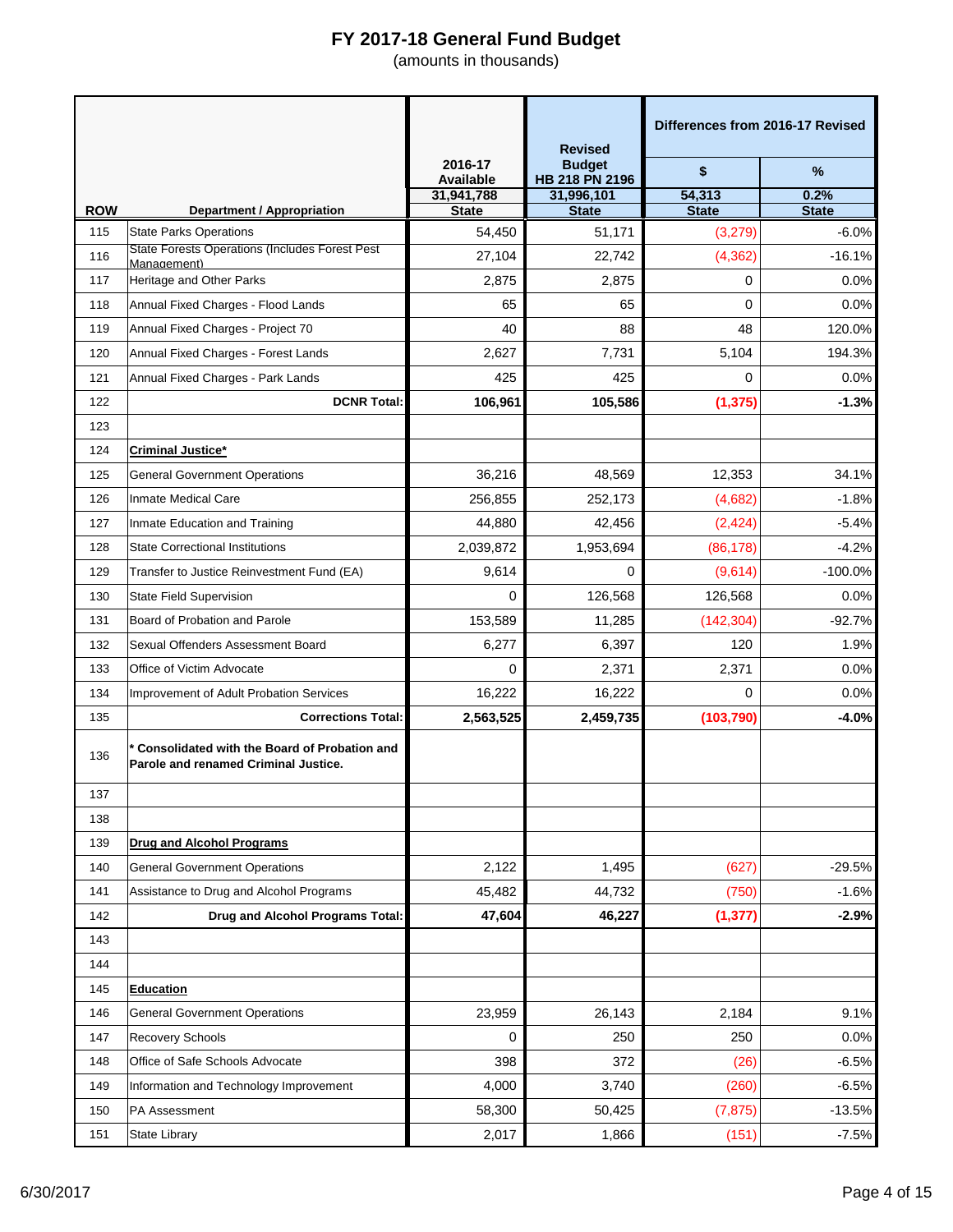|            |                                                             |                             | <b>Revised</b>                  | Differences from 2016-17 Revised |                      |
|------------|-------------------------------------------------------------|-----------------------------|---------------------------------|----------------------------------|----------------------|
|            |                                                             | 2016-17<br><b>Available</b> | <b>Budget</b><br>HB 218 PN 2196 | \$                               | $\%$                 |
| <b>ROW</b> | <b>Department / Appropriation</b>                           | 31,941,788<br><b>State</b>  | 31,996,101<br><b>State</b>      | 54,313<br><b>State</b>           | 0.2%<br><b>State</b> |
| 152        | Youth Development Centers - Education                       | 7,931                       | 8,286                           | 355                              | 4.5%                 |
| 153        | <b>Basic Education Funding</b>                              | 5,895,079                   | 5,995,079                       | 100,000                          | 1.7%                 |
| 154        | Ready to Learn Block Grant                                  | 250,000                     | 250,000                         | 0                                | 0.0%                 |
| 155        | Pre-K Counts                                                | 147,284                     | 172,284                         | 25,000                           | 17.0%                |
| 156        | <b>Head Start Supplemental Assistance</b>                   | 49,178                      | 54,178                          | 5,000                            | 10.2%                |
| 157        | Mobile Science and Math Education Program                   | 2,214                       | 3,964                           | 1,750                            | 79.0%                |
| 158        | Teacher Professional Development                            | 6,459                       | 5,959                           | (500)                            | $-7.7%$              |
| 159        | <b>Adult and Family Literacy</b>                            | 12,475                      | 12,075                          | (400)                            | $-3.2%$              |
| 160        | Career and Technical Education                              | 62,000                      | 62,000                          | 0                                | 0.0%                 |
| 161        | Career and Technical Education Equipment Grants             | 3,000                       | 2,550                           | (450)                            | $-15.0%$             |
| 162        | Authority Rentals and Sinking Fund Requirements             | $\mathbf 0$                 | 29,703                          | 29,703                           | 0.0%                 |
| 163        | <b>Pupil Transportation</b>                                 | 549,097                     | 549,097                         | 0                                | 0.0%                 |
| 164        | Non-Public and Charter School Transportation                | 80,009                      | 80,009                          | 0                                | 0.0%                 |
| 165        | <b>Special Education</b>                                    | 1,096,815                   | 1,121,815                       | 25,000                           | 2.3%                 |
| 166        | Early Intervention                                          | 252,159                     | 263,878                         | 11,719                           | 4.6%                 |
| 167        | Tuition for Orphans and Children Placed in Private<br>Homes | 48,000                      | 48,000                          | 0                                | 0.0%                 |
| 168        | Payments in Lieu of Taxes                                   | 164                         | 166                             | 2                                | 1.2%                 |
| 169        | Education of Migrant Laborers' Children                     | 853                         | 853                             | 0                                | 0.0%                 |
| 170        | PA Charter Schools for the Deaf and Blind                   | 47,561                      | 50,187                          | 2,626                            | 5.5%                 |
| 171        | Special Education - Approved Private Schools                | 105,558                     | 108,010                         | 2,452                            | 2.3%                 |
| 172        | <b>School Food Services</b>                                 | 30,000                      | 30,000                          | 0                                | 0.0%                 |
| 173        | <b>School Employees' Social Security</b>                    | 492,082                     | 499,500                         | 7,418                            | 1.5%                 |
| 174        | School Employees' Retirement                                | 2,064,000                   | 2,264,000                       | 200,000                          | 9.7%                 |
| 175        | <b>Educational Access Program</b>                           | 6,030                       | 23,150                          | 17,120                           | 283.9%               |
| 176        | Services to Nonpublic Schools                               | 87,939                      | 87,939                          | 0                                | 0.0%                 |
| 177        | Textbooks, Materials and Equipment for Nonpublic<br>Schools | 26,751                      | 26,751                          | 0                                | 0.0%                 |
| 178        | Public Library Subsidy                                      | 54,470                      | 54,470                          | 0                                | 0.0%                 |
| 179        | Library Services for the Visually Impaired and<br>Disabled  | 2,567                       | 2,567                           | 0                                | 0.0%                 |
| 180        | <b>Library Access</b>                                       | 3,071                       | 3,071                           | 0                                | 0.0%                 |
| 181        | Job Training and Education Programs                         | 13,988                      | 19,175                          | 5,187                            | 37.1%                |
| 182        | Safe Schools Initiatives                                    | 8,527                       | 8,527                           | 0                                | 0.0%                 |
| 183        | <b>Community Colleges</b>                                   | 232,111                     | 232,111                         | 0                                | 0.0%                 |
| 184        | Transfer to Community College Capital Fund                  | 48,869                      | 48,869                          | 0                                | 0.0%                 |
| 185        | <b>Regional Community Colleges Services</b>                 | 3,000                       | 6,750                           | 3,750                            | 125.0%               |
| 186        | <b>Community Education Councils</b>                         | 2,425                       | 2,346                           | (79)                             | $-3.3%$              |
| 187        | Sexual Assault Prevention*                                  | 1,000                       | 1,000                           | $\Omega$                         | 0.0%                 |
| 188        | <b>Education Sub-Total:</b>                                 | 11,781,340                  | 12,211,115                      | 429,775                          | 3.6%                 |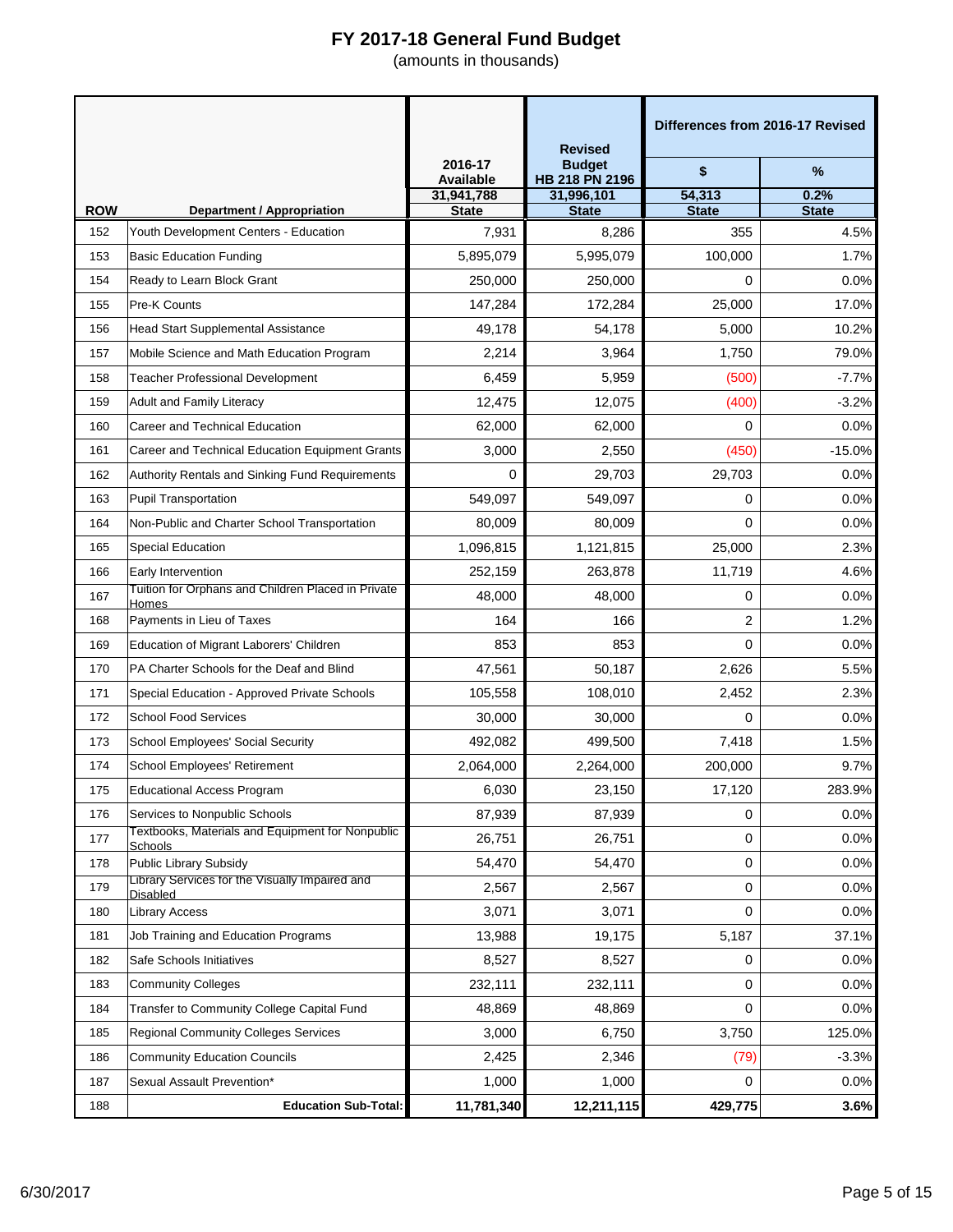|            |                                                                             |                             | <b>Revised</b>                  | Differences from 2016-17 Revised |              |
|------------|-----------------------------------------------------------------------------|-----------------------------|---------------------------------|----------------------------------|--------------|
|            |                                                                             | 2016-17<br><b>Available</b> | <b>Budget</b><br>HB 218 PN 2196 | \$                               | $\%$         |
|            |                                                                             | 31,941,788                  | 31,996,101                      | 54,313                           | 0.2%         |
| <b>ROW</b> | <b>Department / Appropriation</b><br>* Appropriated in FY 2016-17 as Higher | <b>State</b>                | <b>State</b>                    | <b>State</b>                     | <b>State</b> |
| 189        | <b>Education Assistance</b>                                                 |                             |                                 |                                  |              |
| 190        |                                                                             |                             |                                 |                                  |              |
| 191        | The Pennsylvania State University                                           |                             |                                 |                                  |              |
| 192        | <b>General Support</b>                                                      | 230,436                     | 230,436                         | 0                                | 0.0%         |
| 193        | Pennsylvania College of Technology                                          | 20,074                      | 22,074                          | 2,000                            | 10.0%        |
| 194        | Penn State Sub-Total:                                                       | 250,510                     | 252,510                         | 2,000                            | 0.8%         |
| 195        | <b>University of Pittsburgh</b>                                             |                             |                                 |                                  |              |
| 196        | <b>General Support</b>                                                      | 144,210                     | 144,210                         | $\Omega$                         | 0.0%         |
| 197        | <b>Rural Education Outreach</b>                                             | 2,563                       | 2,763                           | 200                              | 7.8%         |
| 198        | University of Pittsburgh Sub-Total:                                         | 146,773                     | 146,973                         | 200                              | 0.1%         |
| 199        | <b>Temple University</b>                                                    |                             |                                 |                                  |              |
| 200        | <b>General Support</b>                                                      | 150,586                     | 150,586                         | 0                                | 0.0%         |
| 201        | <b>Temple University Sub-Total:</b>                                         | 150,586                     | 150,586                         | 0                                | 0.0%         |
| 202        | <b>Lincoln University</b>                                                   |                             |                                 |                                  |              |
| 203        | <b>General Support</b>                                                      | 14,436                      | 14,436                          | 0                                | 0.0%         |
| 204        | <b>Lincoln University Sub-Total:</b>                                        | 14,436                      | 14,436                          | 0                                | 0.0%         |
| 205        |                                                                             |                             |                                 |                                  |              |
| 206        | <b>Education Total:</b>                                                     | 12,343,645                  | 12,775,620                      | 431,975                          | 3.5%         |
| 207        |                                                                             |                             |                                 |                                  |              |
| 208        | <b>State System of Higher Education</b>                                     |                             |                                 |                                  |              |
| 209        | <b>State Universities</b>                                                   | 444,224                     | 453,108                         | 8,884                            | 2.0%         |
| 210        | <b>SSHE Total:</b>                                                          | 444.224                     | 453,108                         | 8,884                            | 2.0%         |
| 211        |                                                                             |                             |                                 |                                  |              |
| 212        | <b>Thaddeus Stevens College of Technology</b>                               |                             |                                 |                                  |              |
| 213        | Thaddeus Stevens College of Technology                                      | 13,273                      | 14,273                          | 1,000                            | 7.5%         |
| 214        | <b>Thaddeus Stevens Total:</b>                                              | 13,273                      | 14,273                          | 1,000                            | 7.5%         |
| 215        |                                                                             |                             |                                 |                                  |              |
| 216        | PA. Higher Education Assistance Agency                                      |                             |                                 |                                  |              |
| 217        | <b>Grants to Students</b>                                                   | 272,891                     | 273,391                         | 500                              | 0.2%         |
| 218        | Pennsylvania Internship Program Grants                                      | 350                         | 350                             | 0                                | 0.0%         |
| 219        | Ready to Succeed Scholarships                                               | 5,000                       | 5,000                           | 0                                | 0.0%         |
| 220        | Matching Payments for Student Aid                                           | 12,496                      | 12,496                          | 0                                | 0.0%         |
| 221        | <b>Institutional Assistance Grants</b>                                      | 25,749                      | 25,749                          | 0                                | 0.0%         |
| 222        | Higher Education for the Disadvantaged                                      | 2,246                       | 2,246                           | 0                                | 0.0%         |
| 223        | Higher Education of Blind or Deaf Students                                  | 47                          | 47                              | 0                                | 0.0%         |
| 224        | Horace Mann Bond - Leslie Pinckney Hill<br>Scholarship                      | 697                         | 697                             | 0                                | 0.0%         |
| 225        | Cheyney University Keystone Academy                                         | 1,813                       | 1,813                           | 0                                | 0.0%         |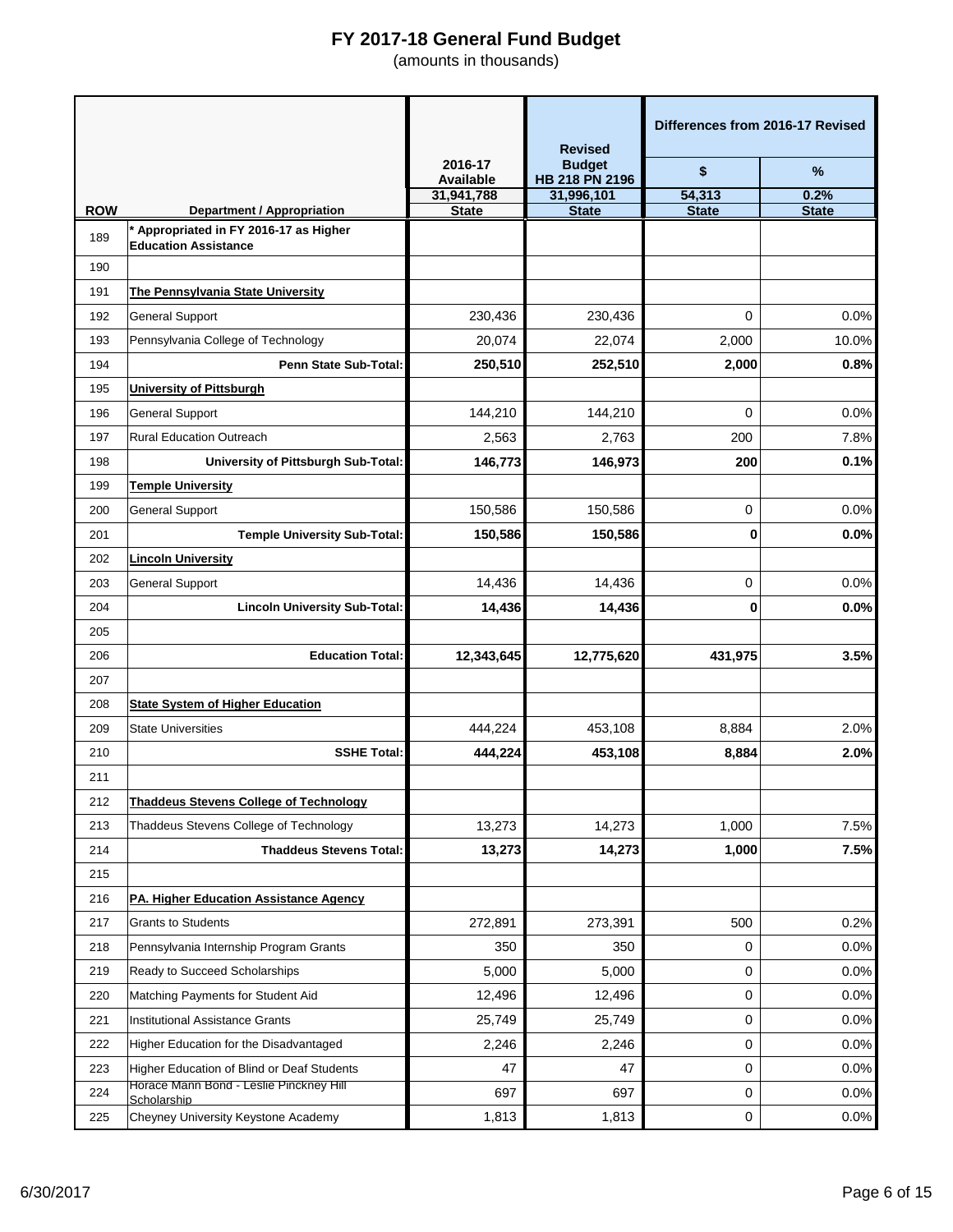|                   |                                                          |                             | <b>Revised</b>                  | Differences from 2016-17 Revised |                      |
|-------------------|----------------------------------------------------------|-----------------------------|---------------------------------|----------------------------------|----------------------|
|                   |                                                          | 2016-17<br><b>Available</b> | <b>Budget</b><br>HB 218 PN 2196 | \$                               | %                    |
|                   |                                                          | 31,941,788                  | 31,996,101                      | 54,313                           | 0.2%                 |
| <b>ROW</b><br>226 | <b>Department / Appropriation</b><br><b>PHEAA Total:</b> | <b>State</b><br>321,289     | <b>State</b><br>321,789         | <b>State</b><br>500              | <b>State</b><br>0.2% |
| 227               |                                                          |                             |                                 |                                  |                      |
| 228               | <b>Environmental Protection</b>                          |                             |                                 |                                  |                      |
| 229               | <b>General Government Operations</b>                     | 13,931                      | 13,394                          | (537)                            | $-3.9%$              |
| 230               | <b>Environmental Program Management</b>                  | 30,025                      | 29,688                          | (337)                            | $-1.1%$              |
| 231               | Chesapeake Bay Pollution Abatement Program               | 2,645                       | 2,535                           | (110)                            | $-4.2%$              |
| 232               | <b>Environmental Protection Operations</b>               | 89,066                      | 90,128                          | 1,062                            | 1.2%                 |
| 233               | <b>Black Fly Control</b>                                 | 3,334                       | 3,357                           | 23                               | 0.7%                 |
| 234               | West Nile Virus & Other Mosquito-Borne Viruses           | 5,379                       | 5,239                           | (140)                            | $-2.6%$              |
| 235               | Delaware River Master                                    | 76                          | 38                              | (38)                             | $-50.0%$             |
| 236               | Susquehanna River Basin Commission                       | 473                         | 237                             | (236)                            | $-49.9%$             |
| 237               | Interstate Commission on the Potomac River               | 46                          | 23                              | (23)                             | $-50.0%$             |
| 238               | Delaware River Basin Commission                          | 434                         | 217                             | (217)                            | $-50.0%$             |
| 239               | Ohio River Valley Water Sanitation Commission            | 136                         | 68                              | (68)                             | $-50.0%$             |
| 240               | Chesapeake Bay Commission                                | 275                         | 275                             | 0                                | 0.0%                 |
| 241               | Transfer to the Conservation District Fund               | 2,506                       | 2,506                           | 0                                | 0.0%                 |
| 242               | Interstate Mining Commission                             | 30                          | 15                              | (15)                             | $-50.0%$             |
| 243               | <b>DEP Total:</b>                                        | 148,356                     | 147,720                         | (636)                            | $-0.4%$              |
| 244               |                                                          |                             |                                 |                                  |                      |
| 245               | <b>General Services</b>                                  |                             |                                 |                                  |                      |
| 246               | <b>General Government Operations</b>                     | 53,503                      | 51,589                          | (1, 914)                         | $-3.6%$              |
| 247               | <b>Capitol Police Operations</b>                         | 12,381                      | 12,093                          | (288)                            | $-2.3%$              |
| 248               | Rental, Relocation and Municipal Charges                 | 24,539                      | 25,024                          | 485                              | 2.0%                 |
| 249               | <b>Utility Costs</b>                                     | 22,640                      | 22,447                          | (193)                            | $-0.9%$              |
| 250               | Excess Insurance Coverage                                | 1,327                       | 1,327                           | 0                                | 0.0%                 |
| 251               | Capitol Fire Protection                                  | 5,000                       | 5,000                           | 0                                | 0.0%                 |
| 252               | <b>DGS Total:</b>                                        | 119,390                     | 117,480                         | (1,910)                          | $-1.6%$              |
| 253               |                                                          |                             |                                 |                                  |                      |
| 254               | Health                                                   |                             |                                 |                                  |                      |
| 255               | <b>General Government Operations</b>                     | 22,914                      | 22,271                          | (643)                            | $-2.8%$              |
| 256               | Diabetes Programs                                        | 100                         | 100                             | 0                                | 0.0%                 |
| 257               | <b>Quality Assurance</b>                                 | 21,121                      | 22,647                          | 1,526                            | 7.2%                 |
| 258               | <b>Health Innovation</b>                                 | 907                         | 911                             | 4                                | 0.4%                 |
| 259               | <b>Vital Statistics</b>                                  | 7,313                       | 5,362                           | (1, 951)                         | $-26.7%$             |
| 260               | State Laboratory                                         | 3,611                       | 3,497                           | (114)                            | $-3.2%$              |
| 261               | <b>State Health Care Centers</b>                         | 23,435                      | 10,381                          | (13,054)                         | $-55.7%$             |
| 262               | Sexually Transmitted Disease Screening and<br>Treatment  | 1,673                       | 1,701                           | 28                               | 1.7%                 |
| 263               | Achieving Better Care - MAP Administration               | 3,153                       | 3,023                           | (130)                            | $-4.1%$              |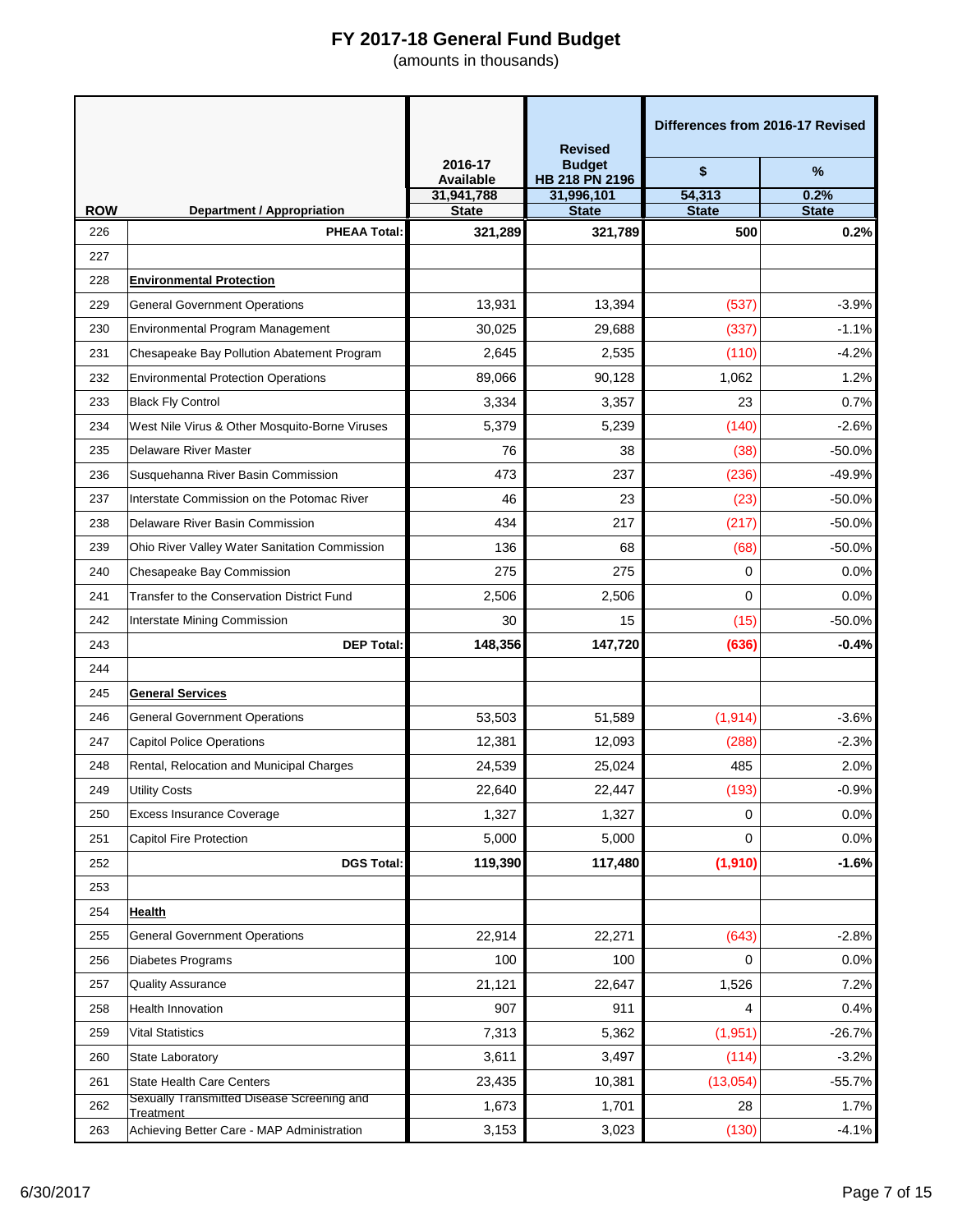|                   |                                                                                     |                             | <b>Revised</b>                  | Differences from 2016-17 Revised |              |
|-------------------|-------------------------------------------------------------------------------------|-----------------------------|---------------------------------|----------------------------------|--------------|
|                   |                                                                                     | 2016-17<br><b>Available</b> | <b>Budget</b><br>HB 218 PN 2196 | \$                               | $\%$         |
|                   |                                                                                     | 31,941,788                  | 31,996,101                      | 54,313                           | 0.2%         |
| <b>ROW</b><br>264 | <b>Department / Appropriation</b>                                                   | <b>State</b>                | <b>State</b>                    | <b>State</b>                     | <b>State</b> |
|                   | Primary Health Care Practitioner**                                                  | 4,671                       | 0                               | (4,671)                          | $-100.0%$    |
| 265               | Community-Based Health Care Subsidy                                                 | 5,000                       | 2,125                           | (2,875)                          | $-57.5%$     |
| 266               | Newborn Screening                                                                   | 5,327                       | 6,834                           | 1,507                            | 28.3%        |
| 267               | <b>Health Program Assistance and Services</b>                                       | 0                           | 0                               | 0                                | 0.0%         |
| 268               | <b>Cancer Screening Services</b><br><b>AIDS Programs and Special Pharmaceutical</b> | 2,563                       | 2,563                           | 0                                | 0.0%         |
| 269               | Services                                                                            | 17,436                      | 17,436                          | 0                                | 0.0%         |
| 270               | <b>Regional Cancer Institutes</b>                                                   | 600                         | 600                             | 0                                | 0.0%         |
| 271               | <b>School District Health Services</b>                                              | 36,620                      | 36,620                          | 0                                | 0.0%         |
| 272               | <b>Local Health Departments</b>                                                     | 25,421                      | 25,421                          | 0                                | 0.0%         |
| 273               | Local Health - Environmental                                                        | 6,989                       | 2,389                           | (4,600)                          | $-65.8%$     |
| 274               | Maternal and Child Health                                                           | 981                         | 1,289                           | 308                              | 31.4%        |
| 275               | Tuberculosis Screening and Treatment                                                | 876                         | 876                             | 0                                | 0.0%         |
| 276               | <b>Renal Dialysis</b>                                                               | 7,900                       | 6,900                           | (1,000)                          | $-12.7%$     |
| 277               | Services for Children with Special Needs                                            | 1,728                       | 1,728                           | 0                                | 0.0%         |
| 278               | Adult Cystic Fibrosis and other Chronic Respiratory<br><b>Illnesses</b>             | 750                         | 750                             | 0                                | 0.0%         |
| 279               | Cooley's Anemia                                                                     | 100                         | 100                             | 0                                | 0.0%         |
| 280               | Hemophilia                                                                          | 959                         | 959                             | 0                                | 0.0%         |
| 281               | Lupus                                                                               | 100                         | 100                             | 0                                | 0.0%         |
| 282               | Sickle Cell                                                                         | 1,260                       | 1,260                           | 0                                | 0.0%         |
| 283               | <b>Regional Poison Control Centers</b>                                              | 700                         | 700                             | 0                                | 0.0%         |
| 284               | <b>Trauma Prevention (Formerly Trauma Programs</b><br>Coordination)                 | 460                         | 460                             | 0                                | 0.0%         |
| 285               | <b>Epilepsy Support Services</b>                                                    | 550                         | 550                             | 0                                | 0.0%         |
| 286               | Bio-Technology Research                                                             | 6,625                       | 5,425                           | (1,200)                          | $-18.1%$     |
| 287               | Tourette Syndrome                                                                   | 150                         | 150                             | 0                                | 0.0%         |
| 288               | <b>ALS</b>                                                                          | 500                         | 500                             | 0                                | 0.0%         |
| 289               | Medical Marijuana Implementation                                                    | 3,000                       | 0                               | (3,000)                          | $-100.0%$    |
| 290               | <b>Health Total:</b>                                                                | 215,493                     | 185,628                         | (29, 865)                        | $-13.9%$     |
| 291               | ** Funded from PHEAA.                                                               |                             |                                 |                                  |              |
| 292               |                                                                                     |                             |                                 |                                  |              |
| 293               | <b>Human Services</b>                                                               |                             |                                 |                                  |              |
| 294               | <b>General Government Operations</b>                                                | 92,430                      | 95,345                          | 2,915                            | 3.2%         |
| 295               | <b>Information Systems</b>                                                          | 82,865                      | 80,655                          | (2, 210)                         | $-2.7%$      |
| 296               | County Administration - Statewide                                                   | 51,425                      | 47,314                          | (4, 111)                         | $-8.0%$      |
| 297               | <b>County Assistance Offices</b>                                                    | 333,372                     | 287,571                         | (45, 801)                        | $-13.7%$     |
| 298               | <b>Child Support Enforcement</b>                                                    | 12,694                      | 16,546                          | 3,852                            | 30.3%        |
| 299               | <b>New Directions</b>                                                               | 24,943                      | 22,051                          | (2,892)                          | $-11.6%$     |
| 300               | Youth Development Institutions and Forestry<br><u>Camps</u>                         | 65,732                      | 59,154                          | (6, 578)                         | $-10.0%$     |
| 301               | <b>Mental Health Services</b>                                                       | 789,027                     | 769,429                         | (19, 598)                        | $-2.5%$      |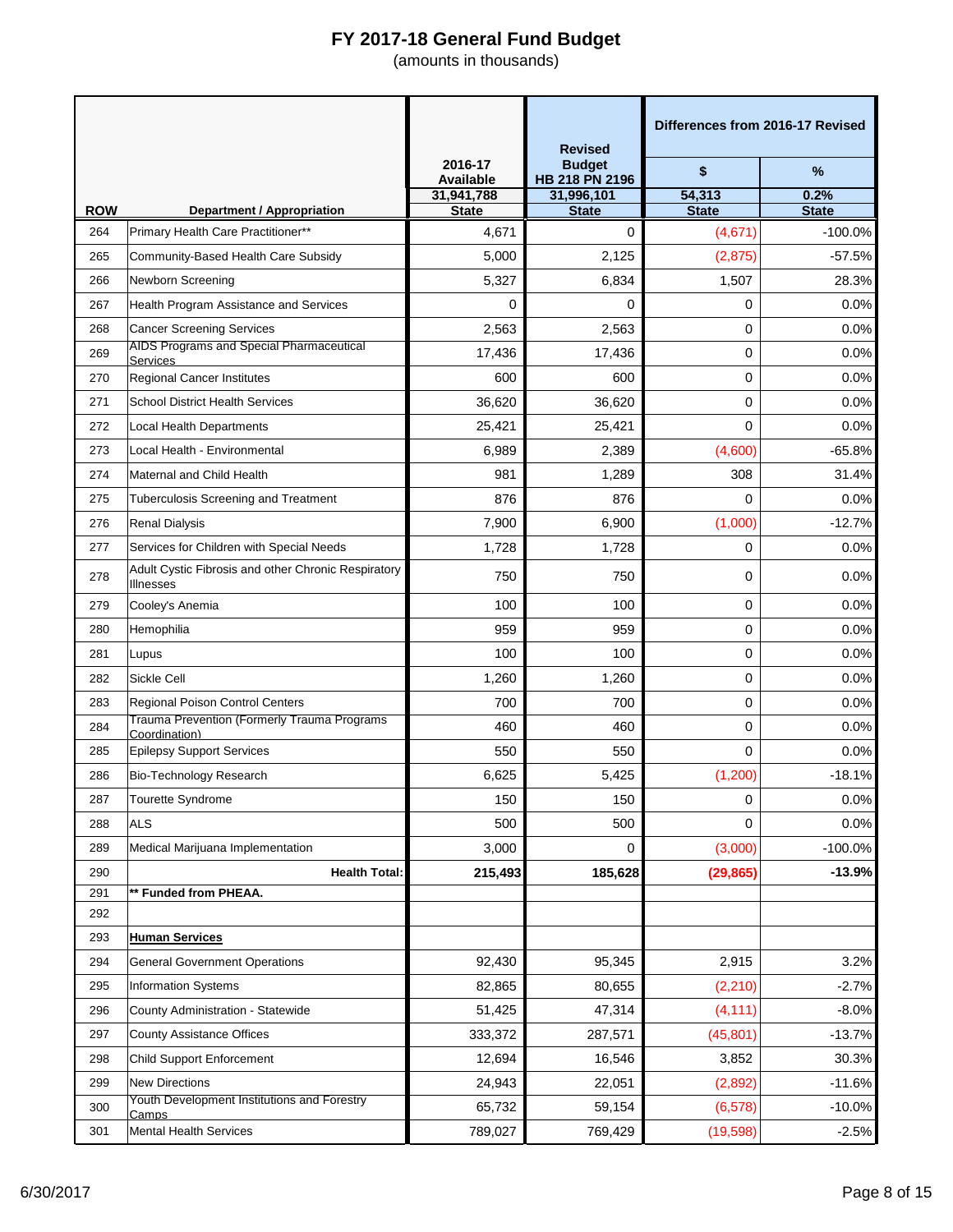|            |                                                                                                 |                             | <b>Revised</b>                  | Differences from 2016-17 Revised |              |
|------------|-------------------------------------------------------------------------------------------------|-----------------------------|---------------------------------|----------------------------------|--------------|
|            |                                                                                                 | 2016-17<br><b>Available</b> | <b>Budget</b><br>HB 218 PN 2196 | \$                               | %            |
|            |                                                                                                 | 31,941,788                  | 31,996,101                      | 54,313                           | 0.2%         |
| <b>ROW</b> | <b>Department / Appropriation</b>                                                               | <b>State</b>                | <b>State</b>                    | <b>State</b>                     | <b>State</b> |
| 302        | State Centers - Intellectual Disabilities                                                       | 137,770                     | 130,649                         | (7, 121)                         | $-5.2%$      |
| 303        | Cash Grants                                                                                     | 25,457                      | 25,457                          | $\Omega$                         | 0.0%         |
| 304        | Supplemental Grants - Aged, Blind and Disabled<br>Payment to Federal Government - Medicare Drug | 131,178                     | 127,947                         | (3, 231)                         | $-2.5%$      |
| 305        | Program                                                                                         | 731,917                     | 657,113                         | (74, 804)                        | $-10.2%$     |
| 306        | Medical Assistance - Fee for Service                                                            | 450,970                     | 478,867                         | 27,897                           | 6.2%         |
| 307        | Medical Assistance - Capitation<br>Medical Assistance - Obstetric and Neonatal                  | 3,657,539                   | 3,304,272                       | (353, 267)                       | $-9.7%$      |
| 308        | Services                                                                                        | 3,681                       | 3,681                           | 0                                | 0.0%         |
| 309        | Medical Assistance - Long-Term Care                                                             | 1,082,534                   | 1,089,368                       | 6,834                            | 0.6%         |
| 310        | MA Home and Community Based Services                                                            | 401,936                     | 360,481                         | (41, 455)                        | $-10.3%$     |
| 311        | MA Long Term Care - Managed Care                                                                | 127,066                     | 149,032                         | 21,966                           | 17.3%        |
| 312        | <b>Hospital Based Burn Centers</b>                                                              | 3,782                       | 3,782                           | 0                                | 0.0%         |
| 313        | Medical Assistance - Critical Access Hospitals                                                  | 6,997                       | 6,997                           | 0                                | 0.0%         |
| 314        | Trauma Centers                                                                                  | 8,656                       | 8,656                           | 0                                | 0.0%         |
| 315        | Medical Assistance - Academic Medical Centers                                                   | 21,181                      | 24,681                          | 3,500                            | 16.5%        |
| 316        | Medical Assistance - Physician Practice Plans                                                   | 10,071                      | 10,071                          | 0                                | 0.0%         |
| 317        | Medical Assistance - Transportation                                                             | 63,983                      | 61,511                          | (2, 472)                         | $-3.9%$      |
| 318        | <b>Expanded Medical Services for Women</b>                                                      | 6,263                       | 6,263                           | 0                                | 0.0%         |
| 319        | <b>Special Pharmaceutical Services</b>                                                          | 1,186                       | 1,212                           | 26                               | 2.2%         |
| 320        | <b>Behavioral Health Services</b>                                                               | 53,117                      | 57,149                          | 4,032                            | 7.6%         |
| 321        | Intellectual Disabilities - Intermediate Care<br>Facilities                                     | 127,621                     | 128,426                         | 805                              | 0.6%         |
| 322        | Intellectual Disabilities - Community Base Program                                              | 149,950                     | 150,734                         | 784                              | 0.5%         |
| 323        | <b>Intellectual Disabilities - Community Waiver</b><br>Program                                  | 1,349,113                   | 1,527,602                       | 178,489                          | 13.2%        |
| 324        | Early Intervention                                                                              | 129,211                     | 136,545                         | 7,334                            | 5.7%         |
| 325        | Autism Intervention and Services                                                                | 22,496                      | 26,908                          | 4,412                            | 19.6%        |
| 326        | ID Residential Services - Lansdowne                                                             | 340                         | 340                             | 0                                | 0.0%         |
| 327        | County Child Welfare                                                                            | 1,146,591                   | 1,180,876                       | 34,285                           | 3.0%         |
| 328        | <b>Community Based Family Centers</b>                                                           | 3,258                       | 8,023                           | 4,765                            | 146.3%       |
| 329        | <b>Child Care Services</b>                                                                      | 135,691                     | 155,691                         | 20,000                           | 14.7%        |
| 330        | <b>Child Care Assistance</b>                                                                    | 152,609                     | 139,885                         | (12, 724)                        | $-8.3%$      |
| 331        | Nurse Family Partnership                                                                        | 11,978                      | 11,978                          | 0                                | 0.0%         |
| 332        | Domestic Violence                                                                               | 17,357                      | 17,357                          | 0                                | 0.0%         |
| 333        | Rape Crisis                                                                                     | 9,928                       | 9,928                           | 0                                | 0.0%         |
| 334        | <b>Breast Cancer Screening</b>                                                                  | 1,723                       | 1,723                           | 0                                | 0.0%         |
| 335        | Human Services Development Fund                                                                 | 13,460                      | 13,460                          | 0                                | 0.0%         |
| 336        | Legal Services                                                                                  | 2,661                       | 2,661                           | 0                                | 0.0%         |
| 337        | Homeless Assistance                                                                             | 18,496                      | 18,496                          | 0                                | 0.0%         |
| 338        | <b>Blind and Visual Services</b>                                                                | 0                           | 2,584                           | 2,584                            | 0.0%         |
| 339        | Health Program Assistance and Services                                                          | 0                           | 5,000                           | 5,000                            | 0.0%         |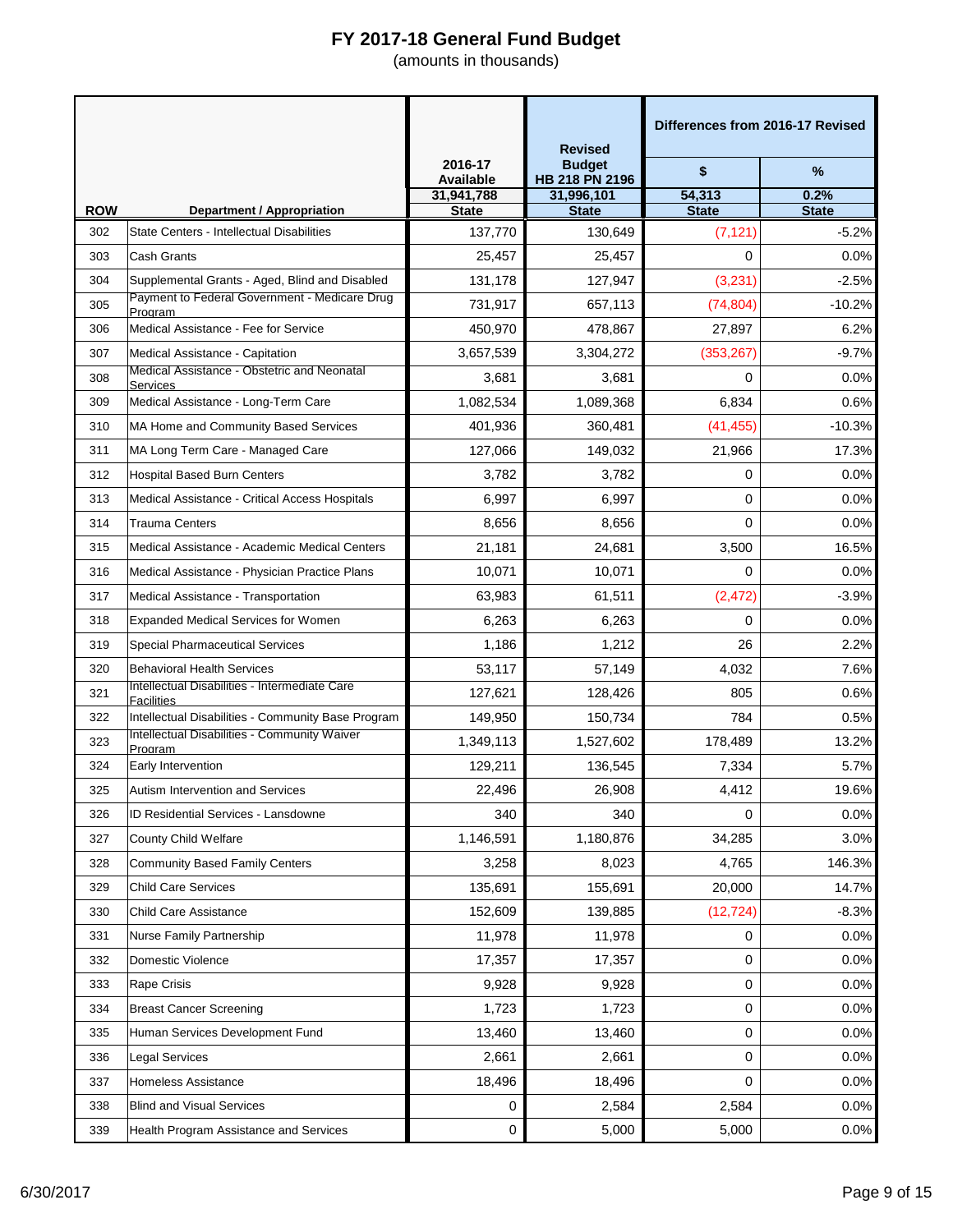|                   |                                                                            |                             | <b>Revised</b>                  | Differences from 2016-17 Revised |                      |
|-------------------|----------------------------------------------------------------------------|-----------------------------|---------------------------------|----------------------------------|----------------------|
|                   |                                                                            | 2016-17<br><b>Available</b> | <b>Budget</b><br>HB 218 PN 2196 | \$                               | %                    |
|                   |                                                                            | 31,941,788                  | 31,996,101                      | 54,313                           | 0.2%                 |
| <b>ROW</b><br>340 | <b>Department / Appropriation</b><br>Services To Persons with Disabilities | <b>State</b><br>434,607     | <b>State</b><br>449,835         | <b>State</b><br>15,228           | <b>State</b><br>3.5% |
| 341               | <b>Attendant Care</b>                                                      | 226,899                     | 227,566                         | 667                              | 0.3%                 |
| 342               | <b>MAWD</b>                                                                | 37,523                      | 20,661                          | (16, 862)                        | $-44.9%$             |
| 343               | Children's Health Insurance Administration                                 |                             | 592                             |                                  | $-51.9%$             |
|                   |                                                                            | 1,231                       | 10,674                          | (639)                            | 12.9%                |
| 344<br>345        | Children's Health Insurance<br><b>Human Services Total:</b>                | 9,453<br>12,379,968         | 12,132,799                      | 1,221<br>(247, 169)              | $-2.0%$              |
|                   |                                                                            |                             |                                 |                                  |                      |
| 346               |                                                                            |                             |                                 |                                  |                      |
| 347               | <b>Labor and Industry</b>                                                  |                             |                                 |                                  |                      |
| 348               | <b>General Government Operations</b>                                       | 13,384                      | 13,053                          | (331)                            | $-2.5%$              |
| 349               | Occupational and Industrial Safety                                         | 12,358                      | 4.893                           | (7, 465)                         | $-60.4%$             |
| 350               | Occupational Disease Payments                                              | 498                         | 413                             | (85)                             | $-17.1%$             |
| 351               | Transfer to Vocational Rehabilitation Fund                                 | 47,473                      | 44,889                          | (2, 584)                         | $-5.4%$              |
| 352               | <b>Supported Employment</b>                                                | 397                         | 397                             | 0                                | 0.0%                 |
| 353               | Centers for Independent Living                                             | 1,912                       | 1,912                           | 0                                | 0.0%                 |
| 354               | <b>Workers' Compensation Payments</b>                                      | 591                         | 480                             | (111)                            | $-18.8%$             |
| 355               | Assistive Technology Financing                                             | 400                         | 400                             | 0                                | 0.0%                 |
| 356               | Assistive Technology Demonstration and Training                            | 399                         | 400                             | $\mathbf{1}$                     | 0.3%                 |
| 357               | New Choices / New Options                                                  | 500                         | 500                             | 0                                | 0.0%                 |
| 358               | <b>Industry Partnerships</b>                                               | 1,813                       | 1,813                           | 0                                | 0.0%                 |
| 359               | <b>L&amp;I Total:</b>                                                      | 79,725                      | 69,150                          | (10, 575)                        | $-13.3%$             |
| 360               |                                                                            |                             |                                 |                                  |                      |
| 361               | <b>Military and Veterans Affairs</b>                                       |                             |                                 |                                  |                      |
| 362               | <b>General Government Operations</b>                                       | 23,772                      | 23,441                          | (331)                            | $-1.4%$              |
| 363               | Armory Maintenance and Repair                                              | 245                         | 160                             | (85)                             | $-34.7%$             |
| 364               | Supplemental Life Insurance Premiums                                       | 164                         | 164                             | 0                                | 0.0%                 |
| 365               | Burial Detail Honor Guard                                                  | 99                          | 99                              | 0                                | 0.0%                 |
| 366               | American Battle Monuments                                                  | 50                          | 50                              | 0                                | 0.0%                 |
| 367               | <b>Special State Duty</b>                                                  | 35                          | 35                              | 0                                | 0.0%                 |
| 368               | <b>Veterans Homes</b>                                                      | 102,351                     | 99,576                          | (2, 775)                         | $-2.7%$              |
| 369               | Behavioral Heath Support for Veterans                                      | 0                           | 750                             | 750                              | 0.0%                 |
| 370               | Education of Veterans Children                                             | 101                         | 120                             | 19                               | 18.8%                |
| 371               | Transfer to Educational Assistance Program Fund                            | 12,500                      | 12,500                          | 0                                | 0.0%                 |
| 372               | <b>Blind Veterans Pension</b>                                              | 222                         | 222                             | 0                                | 0.0%                 |
| 373               | Paralyzed Veterans Pension                                                 | 3,606                       | 3,714                           | 108                              | 3.0%                 |
| 374               | National Guard Pension                                                     | 5                           | 5                               | 0                                | 0.0%                 |
| 375               | Disabled American Veterans Transportation                                  | 336                         | 336                             | 0                                | 0.0%                 |
| 376               | <b>Veterans Outreach Services</b>                                          | 2,332                       | 2,332                           | 0                                | 0.0%                 |
| 377               | Civil Air Patrol                                                           | 100                         | 100                             | 0                                | 0.0%                 |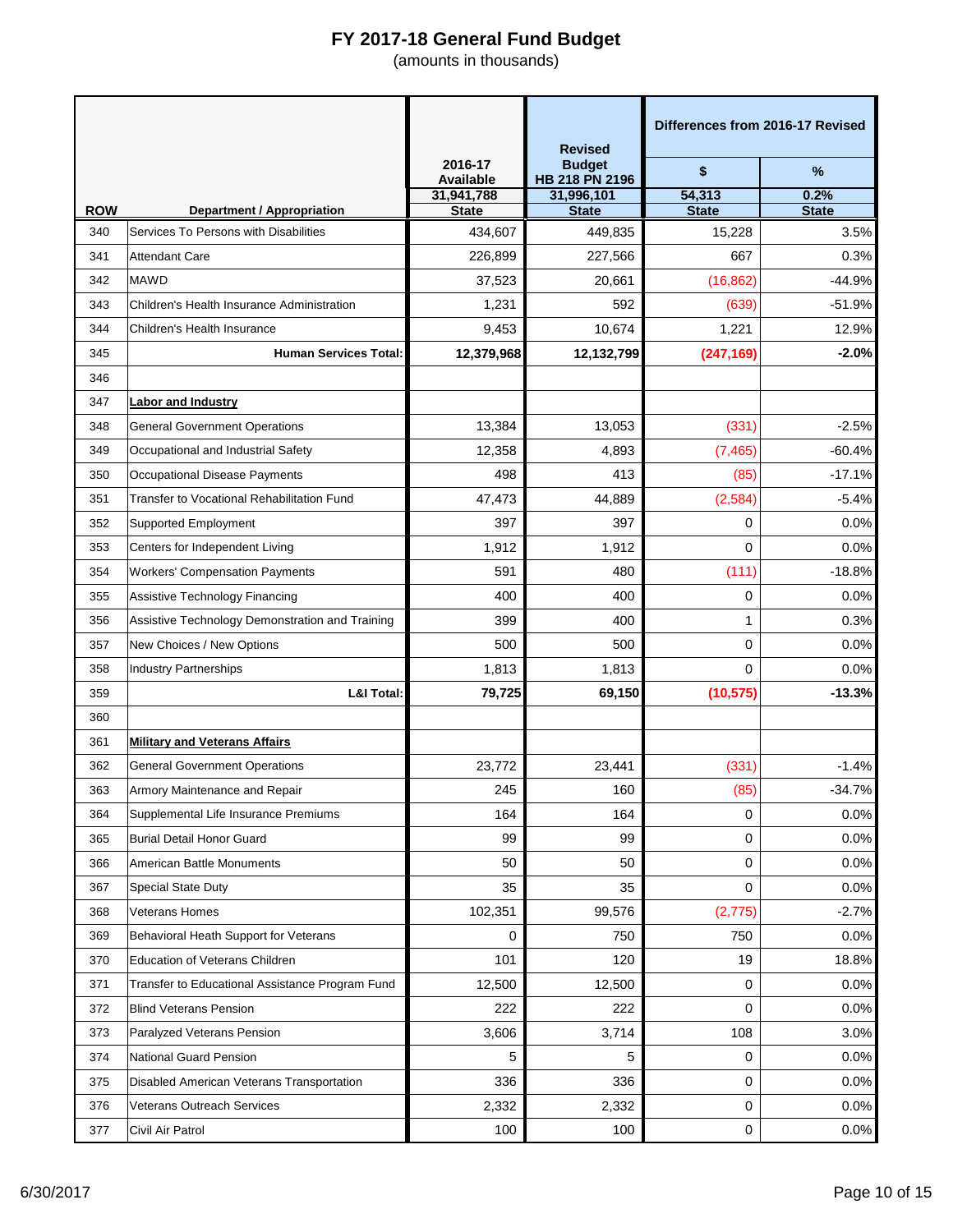|            |                                                         |                             | <b>Revised</b>                  |                        | Differences from 2016-17 Revised |
|------------|---------------------------------------------------------|-----------------------------|---------------------------------|------------------------|----------------------------------|
|            |                                                         | 2016-17<br><b>Available</b> | <b>Budget</b><br>HB 218 PN 2196 | \$                     | $\%$                             |
| <b>ROW</b> |                                                         | 31,941,788                  | 31,996,101                      | 54,313<br><b>State</b> | 0.2%                             |
| 378        | <b>Department / Appropriation</b><br><b>DMVA Total:</b> | <b>State</b><br>145,918     | <b>State</b><br>143,604         | (2, 314)               | <b>State</b><br>$-1.6%$          |
| 379        |                                                         |                             |                                 |                        |                                  |
| 380        | Revenue                                                 |                             |                                 |                        |                                  |
| 381        | <b>General Government Operations</b>                    | 132,965                     | 140.360                         | 7,395                  | 5.6%                             |
| 382        | Commissions - Inheritance and Realty Transfer           | 8,646                       | 9,040                           | 394                    | 4.6%                             |
| 383        | Taxes (EA)<br>Technology and Process Modernization      | 6,500                       | 5,000                           | (1,500)                | $-23.1%$                         |
| 384        | Distribution of Public Utility Realty Tax               | 30,677                      | 30,576                          | (101)                  | $-0.3%$                          |
| 385        | <b>Revenue Total:</b>                                   | 178,788                     | 184,976                         | 6,188                  | 3.5%                             |
| 386        |                                                         |                             |                                 |                        |                                  |
| 387        | <b>State</b>                                            |                             |                                 |                        |                                  |
| 388        | <b>General Government Operations</b>                    | 3,947                       | 3,694                           | (253)                  | $-6.4%$                          |
| 389        | Statewide Uniform Registry of Electors                  | 4,045                       | 4,107                           | 62                     | 1.5%                             |
| 390        | Voter Registration and Education                        | 395                         | 486                             | 91                     | 23.0%                            |
| 391        | Publishing Consitutional Amendments (EA)                | 2,700                       | 1,275                           | (1, 425)               | $-52.8%$                         |
| 392        | Lobbying Disclosure                                     | 264                         | 288                             | 24                     | 9.1%                             |
| 393        | Voting of Citizens in Military Service                  | 20                          | 20                              | 0                      | 0.0%                             |
| 394        | <b>Electoral College</b>                                | 10                          | 0                               | (10)                   | $-100.0%$                        |
| 395        | County Election Expenses (EA)                           | 400                         | 400                             | 0                      | 0.0%                             |
| 396        | <b>Department of State Total:</b>                       | 11,781                      | 10,270                          | (1, 511)               | $-12.8%$                         |
| 397        |                                                         |                             |                                 |                        |                                  |
| 398        | <b>Transportation</b>                                   |                             |                                 |                        |                                  |
| 399        | <b>Vehicle Sales Tax Collections</b>                    | 977                         | 1,095                           | 118                    | 12.1%                            |
| 400        | Voter Registration                                      | 529                         | 530                             | 1                      | 0.2%                             |
| 401        | <b>Transportation Total:</b>                            | 1,506                       | 1,625                           | 119                    | 7.9%                             |
| 402        |                                                         |                             |                                 |                        |                                  |
| 403        | <b>State Police</b>                                     |                             |                                 |                        |                                  |
| 404        | <b>General Government Operations</b>                    | 241,430                     | 229,637                         | (11, 793)              | $-4.9%$                          |
| 405        | Law Enforcement Information Technology                  | 6,899                       | 6,899                           | 0                      | 0.0%                             |
| 406        | Statewide Public Safety Radio System                    | 6,004                       | 12,981                          | 6,977                  | 116.2%                           |
| 407        | Municipal Police Training                               | 1,744                       | 1,828                           | 84                     | 4.8%                             |
| 408        | Automated Fingerprint Identification System             | 861                         | 885                             | 24                     | 2.8%                             |
| 409        | <b>State Police Total:</b>                              | 256,938                     | 252,230                         | (4,708)                | $-1.8%$                          |
| 410        |                                                         |                             |                                 |                        |                                  |
| 411        | <b>Civil Service Commission</b>                         |                             |                                 |                        |                                  |
| 412        | <b>General Government Operations</b>                    | $\mathbf{1}$                | 1                               | 0                      | 0.0%                             |
| 413        | <b>Civil Service Total:</b>                             | 1                           | 1                               | 0                      | 0.0%                             |
| 414        |                                                         |                             |                                 |                        |                                  |
| 415        | <b>Emergency Management Agency</b>                      |                             |                                 |                        |                                  |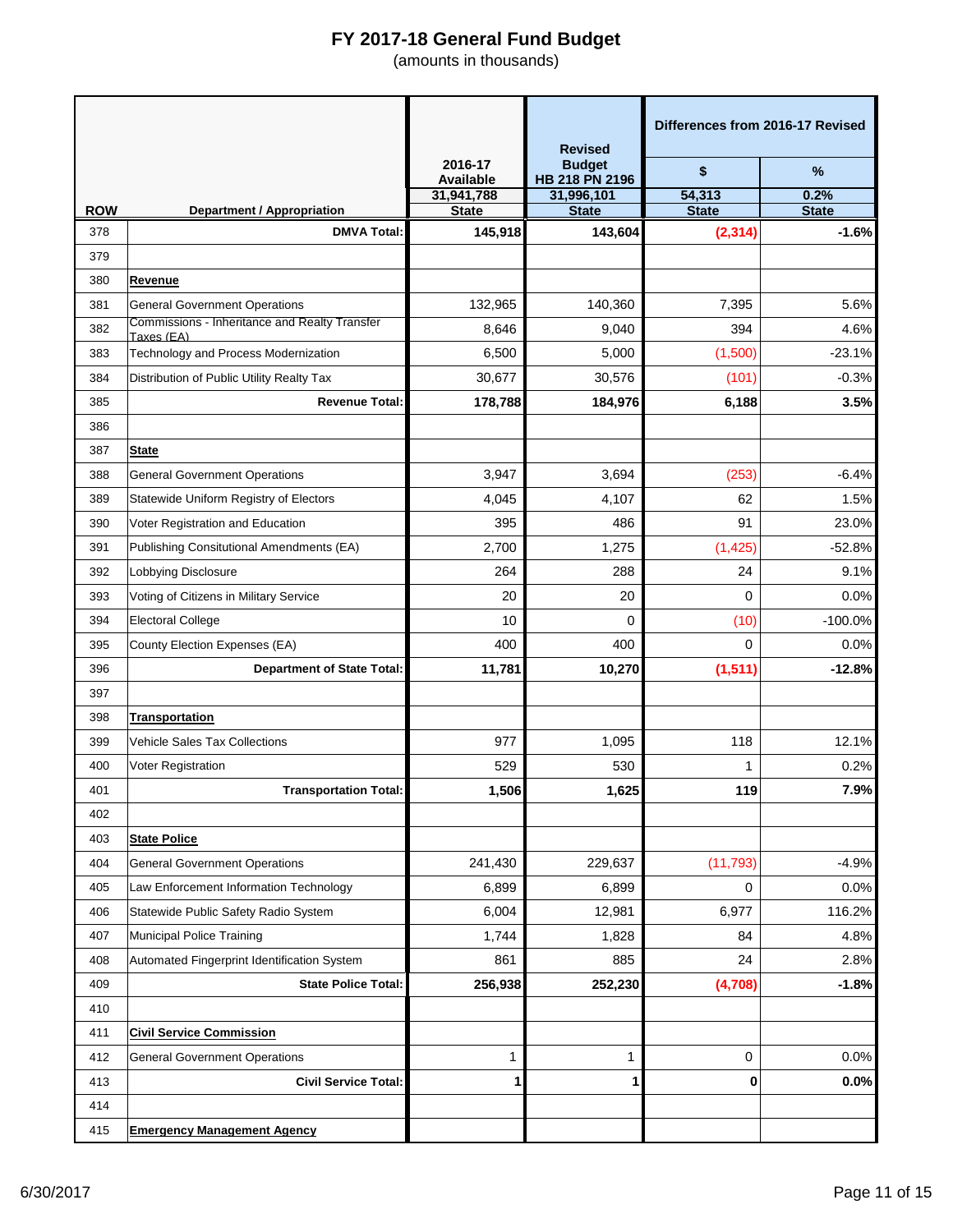|            |                                                                           |                             | <b>Revised</b>                  | Differences from 2016-17 Revised |                      |
|------------|---------------------------------------------------------------------------|-----------------------------|---------------------------------|----------------------------------|----------------------|
|            |                                                                           | 2016-17<br><b>Available</b> | <b>Budget</b><br>HB 218 PN 2196 | \$                               | %                    |
| <b>ROW</b> |                                                                           | 31,941,788<br><b>State</b>  | 31,996,101<br><b>State</b>      | 54,313<br><b>State</b>           | 0.2%<br><b>State</b> |
| 416        | <b>Department / Appropriation</b><br><b>General Government Operations</b> | 10,936                      | 10,855                          | (81)                             | $-0.7%$              |
| 417        | <b>State Fire Commissioner</b>                                            | 2,291                       | 2,456                           | 165                              | 7.2%                 |
| 418        | Firefighters' Memorial Flag                                               | 10                          | 10                              | 0                                | 0.0%                 |
| 419        | Red Cross Extended Care Program                                           | 150                         | 150                             | 0                                | 0.0%                 |
| 420        | Search and Rescue Programs                                                | 250                         | 250                             | 0                                | 0.0%                 |
| 421        | <b>Disaster Relief</b>                                                    | 6,293                       | 2,200                           | (4,093)                          | $-65.0%$             |
| 422        | <b>PEMA Total:</b>                                                        | 19,930                      | 15,921                          | (4,009)                          | $-20.1%$             |
| 423        |                                                                           |                             |                                 |                                  |                      |
| 424        | <b>Historical and Museum Commission</b>                                   |                             |                                 |                                  |                      |
| 425        | <b>General Government Operations</b>                                      | 19,927                      | 18,821                          | (1, 106)                         | $-5.6%$              |
| 426        | <b>Cultural and Historical Support</b>                                    | 2,000                       | 2,000                           | 0                                | 0.0%                 |
| 427        | <b>HMC Total:</b>                                                         | 21,927                      | 20,821                          | (1, 106)                         | $-5.0%$              |
| 428        |                                                                           |                             |                                 |                                  |                      |
| 429        | <b>Environmental Hearing Board</b>                                        |                             |                                 |                                  |                      |
| 430        | <b>Environmental Hearing Board</b>                                        | 2,490                       | 2,354                           | (136)                            | $-5.5%$              |
| 431        | <b>Environmental Hearing Board Total:</b>                                 | 2,490                       | 2,354                           | (136)                            | $-5.5%$              |
| 432        |                                                                           |                             |                                 |                                  |                      |
| 433        | <b>Health Care Cost Containment Council</b>                               |                             |                                 |                                  |                      |
| 434        | Health Care Cost Containment Council                                      | 2,710                       | 2,752                           | 42                               | 1.5%                 |
| 435        | <b>HC4 Total:</b>                                                         | 2,710                       | 2,752                           | 42                               | 1.5%                 |
| 436        |                                                                           |                             |                                 |                                  |                      |
| 437        | <b>Ethics Commission</b>                                                  |                             |                                 |                                  |                      |
| 438        | <b>State Ethics Commission</b>                                            | 2,433                       | 2,645                           | 212                              | 8.7%                 |
| 439        | <b>State Ethics Commission Total:</b>                                     | 2,433                       | 2,645                           | 212                              | 8.7%                 |
| 440        |                                                                           |                             |                                 |                                  |                      |
| 441        | <b>Judiciary</b>                                                          |                             |                                 |                                  |                      |
| 442        | <b>Supreme Court</b>                                                      |                             |                                 |                                  |                      |
| 443        | Supreme Court                                                             | 17,150                      | 17,150                          | 0                                | 0.0%                 |
| 444        | <b>Justices Expenses</b>                                                  | 118                         | 118                             | 0                                | 0.0%                 |
| 445        | <b>Judicial Center Operations</b>                                         | 814                         | 814                             | 0                                | 0.0%                 |
| 446        | <b>Judicial Council</b>                                                   | 141                         | 141                             | 0                                | 0.0%                 |
| 447        | <b>District Court Administrators</b>                                      | 19,657                      | 19,657                          | 0                                | 0.0%                 |
| 448        | Interbranch Commission                                                    | 350                         | 350                             | 0                                | 0.0%                 |
| 449        | Court Management Education                                                | 73                          | 73                              | 0                                | 0.0%                 |
| 450        | <b>Rules Committees</b>                                                   | 1,595                       | 1,595                           | 0                                | 0.0%                 |
| 451        | <b>Court Administrator</b>                                                | 11,577                      | 11,577                          | 0                                | 0.0%                 |
| 452        | <b>Integrated Criminal Justice System</b>                                 | 2,372                       | 2,372                           | 0                                | 0.0%                 |
| 453        | Unified Judicial System Security Program                                  | 2,002                       | 2,002                           | 0                                | 0.0%                 |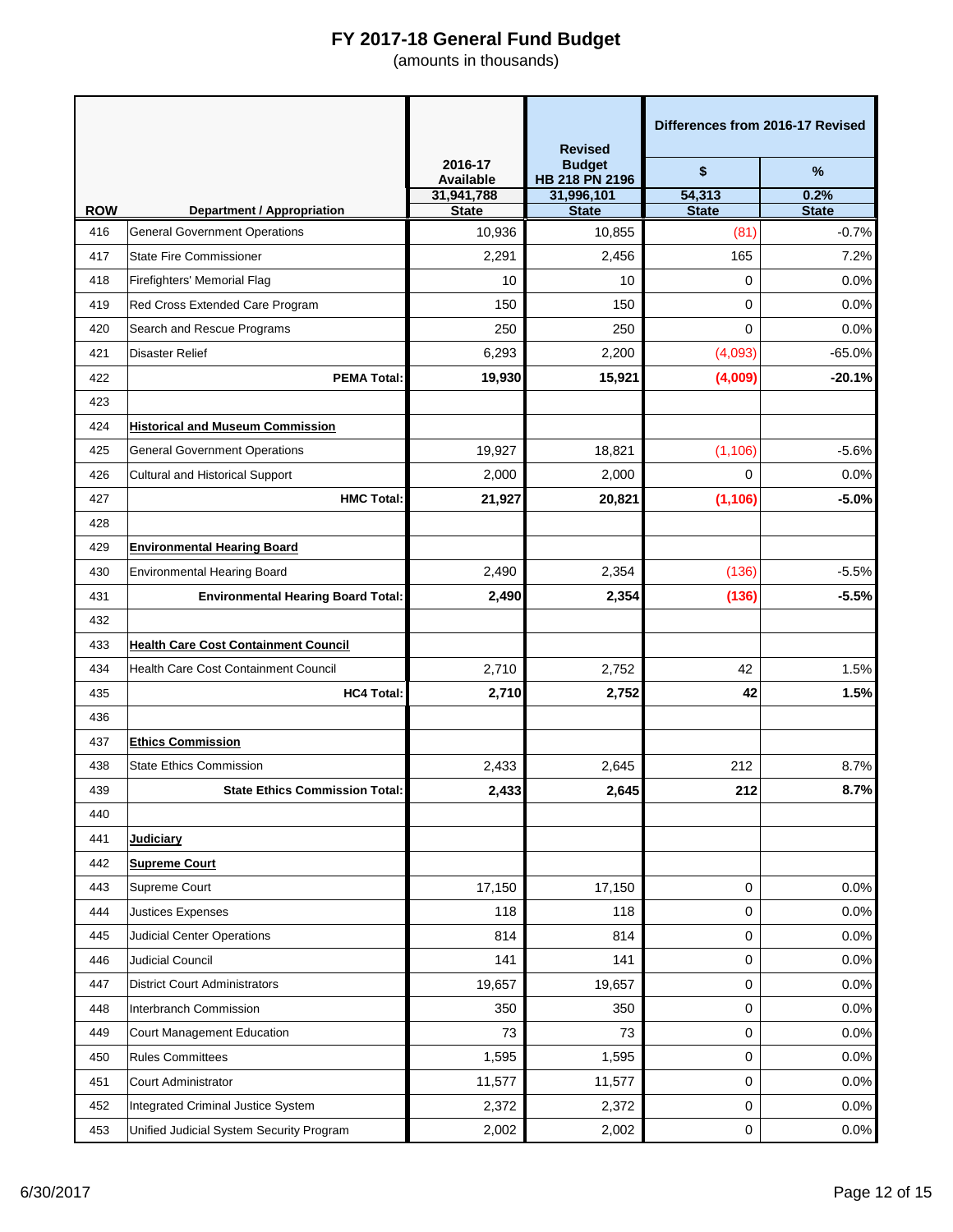|            |                                          |                             | <b>Revised</b>                  | Differences from 2016-17 Revised |                      |
|------------|------------------------------------------|-----------------------------|---------------------------------|----------------------------------|----------------------|
|            |                                          | 2016-17<br><b>Available</b> | <b>Budget</b><br>HB 218 PN 2196 | \$                               | $\%$                 |
| <b>ROW</b> | <b>Department / Appropriation</b>        | 31,941,788<br><b>State</b>  | 31,996,101<br><b>State</b>      | 54,313<br><b>State</b>           | 0.2%<br><b>State</b> |
| 454        | Office of Elder Justice in the Courts    | 496                         | 496                             | 0                                | 0.0%                 |
| 455        | <b>Supreme Court Sub-Total:</b>          | 56,345                      | 56,345                          | 0                                | 0.0%                 |
| 456        |                                          |                             |                                 |                                  |                      |
| 457        | <b>Superior Court</b>                    |                             |                                 |                                  |                      |
| 458        | <b>Superior Court</b>                    | 32,377                      | 32,377                          | 0                                | 0.0%                 |
| 459        | Judges Expenses                          | 183                         | 183                             | 0                                | 0.0%                 |
| 460        | <b>Superior Court Sub-Total:</b>         | 32,560                      | 32,560                          | 0                                | 0.0%                 |
| 461        |                                          |                             |                                 |                                  |                      |
| 462        | <b>Commonwealth Court</b>                |                             |                                 |                                  |                      |
| 463        | <b>Commonwealth Court</b>                | 21,192                      | 21,192                          | 0                                | 0.0%                 |
| 464        | Judges Expenses                          | 132                         | 132                             | 0                                | 0.0%                 |
| 465        | <b>Commonwealth Court Sub-Total:</b>     | 21,324                      | 21,324                          | 0                                | 0.0%                 |
| 466        |                                          |                             |                                 |                                  |                      |
| 467        | <b>Courts of Common Pleas</b>            |                             |                                 |                                  |                      |
| 468        | <b>Courts of Common Pleas</b>            | 117,739                     | 117,739                         | 0                                | 0.0%                 |
| 469        | Senior Judges                            | 4,004                       | 4,004                           | 0                                | 0.0%                 |
| 470        | Judicial Education                       | 1,247                       | 1,247                           | 0                                | 0.0%                 |
| 471        | <b>Ethics Committee</b>                  | 62                          | 62                              | 0                                | 0.0%                 |
| 472        | Problem Solving Courts                   | 1,103                       | 1,103                           | 0                                | 0.0%                 |
| 473        | <b>Courts of Common Pleas Sub-Total:</b> | 124,155                     | 124,155                         | 0                                | 0.0%                 |
| 474        |                                          |                             |                                 |                                  |                      |
| 475        | <b>District Judges</b>                   |                             |                                 |                                  |                      |
| 476        | <b>Magisterial District Judges</b>       | 82,802                      | 82,802                          | 0                                | 0.0%                 |
| 477        | Magisterial District Judges' Education   | 744                         | 744                             | 0                                | 0.0%                 |
| 478        | <b>District Judges Sub-Total:</b>        | 83,546                      | 83,546                          | 0                                | 0.0%                 |
| 479        |                                          |                             |                                 |                                  |                      |
| 480        | <b>Philadelphia Courts</b>               |                             |                                 |                                  |                      |
| 481        | <b>Municipal Court</b>                   | 7,794                       | 7,794                           | 0                                | 0.0%                 |
| 482        | Philadelphia Courts Sub-Total:           | 7,794                       | 7,794                           | 0                                | 0.0%                 |
| 483        |                                          |                             |                                 |                                  |                      |
| 484        | <b>Judicial Conduct</b>                  |                             |                                 |                                  |                      |
| 485        | Judicial Conduct Board                   | 2,182                       | 2,182                           | 0                                | 0.0%                 |
| 486        | Court of Judicial Discipline             | 468                         | 468                             | 0                                | 0.0%                 |
| 487        | <b>Judicial Conduct Sub-Total:</b>       | 2,650                       | 2,650                           | 0                                | 0.0%                 |
| 488        |                                          |                             |                                 |                                  |                      |
| 489        | <b>Reimbursement of County Costs</b>     |                             |                                 |                                  |                      |
| 490        | Jurors Cost Reimbursement                | 1,118                       | 1,118                           | 0                                | 0.0%                 |
| 491        | County Court Reimbursement               | 23,136                      | 23,136                          | 0                                | 0.0%                 |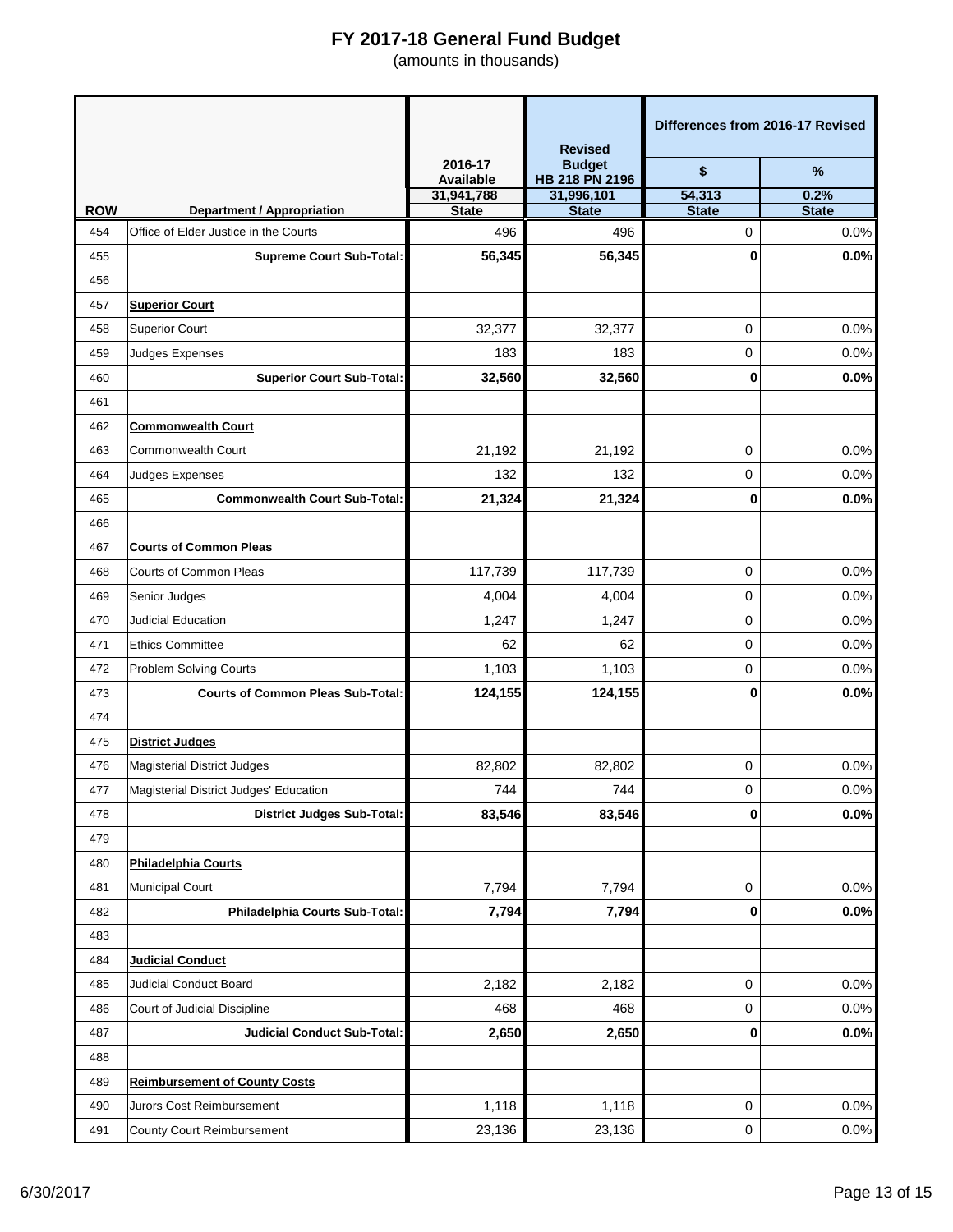|            |                                                               |                             | <b>Revised</b>                  | Differences from 2016-17 Revised |                      |
|------------|---------------------------------------------------------------|-----------------------------|---------------------------------|----------------------------------|----------------------|
|            |                                                               | 2016-17<br><b>Available</b> | <b>Budget</b><br>HB 218 PN 2196 | \$                               | %                    |
| <b>ROW</b> | <b>Department / Appropriation</b>                             | 31,941,788<br><b>State</b>  | 31,996,101<br><b>State</b>      | 54,313<br><b>State</b>           | 0.2%<br><b>State</b> |
| 492        | Senior Judge Reimbursement                                    | 1,375                       | 1,375                           | 0                                | 0.0%                 |
| 493        | Court Interpreter County Grant                                | 1,500                       | 1,500                           | 0                                | 0.0%                 |
| 494        | <b>County Costs Sub-Total:</b>                                | 27,129                      | 27,129                          | 0                                | 0.0%                 |
| 495        |                                                               |                             |                                 |                                  |                      |
| 496        | <b>Judiciary Total:</b>                                       | 355,503                     | 355,503                         | 0                                | 0.0%                 |
| 497        |                                                               |                             |                                 |                                  |                      |
| 498        | <b>General Assembly</b>                                       |                             |                                 |                                  |                      |
| 499        | <b>Senate</b>                                                 |                             |                                 |                                  |                      |
| 500        | <b>Salaries of Senators</b>                                   | 7,586                       | 8,156                           | 570                              | 7.5%                 |
| 501        | Senate President - Personnel Expenses                         | 307                         | 343                             | 36                               | 11.7%                |
| 502        | <b>Employees of Chief Clerk</b>                               | 2,682                       | 2,847                           | 165                              | 6.2%                 |
| 503        | Salaried Officers and Employees                               | 11,860                      | 12,873                          | 1,013                            | 8.5%                 |
| 504        | <b>Incidental Expenses</b>                                    | 3,026                       | 3,105                           | 79                               | 2.6%                 |
| 505        | Mileage and Expenses - Senators                               | 1,308                       | 1,341                           | 33                               | 2.5%                 |
| 506        | Legislative Printing and Expenses                             | 7,093                       | 7,200                           | 107                              | 1.5%                 |
| 507        | Committee on Appropriations (R) and (D)                       | 2,637                       | 2,790                           | 153                              | 5.8%                 |
| 508        | Caucus Operations (R) and (D)                                 | 70,063                      | 74,961                          | 4,898                            | 7.0%                 |
| 509        | <b>Senate Sub-Total:</b>                                      | 106,562                     | 113,616                         | 7,054                            | 6.6%                 |
| 510        |                                                               |                             |                                 |                                  |                      |
| 511        | <b>House of Representatives</b>                               |                             |                                 |                                  |                      |
| 512        | Members' Salaries & Benefits, Speaker's Extra<br>Compensation | 25,861                      | 28,493                          | 2,632                            | 10.2%                |
| 513        | <b>Caucus Operations</b>                                      | 118,375                     | 121,375                         | 3,000                            | 2.5%                 |
| 514        | Speaker's Office                                              | 1,810                       | 1,810                           | 0                                | 0.0%                 |
| 515        | Bi-Partisan Committee, Chief Clerk, Comptroller<br>and EMS    | 14,834                      | 14,834                          | 0                                | 0.0%                 |
| 516        | Mileage - Representatives, Officers and Employes              | 372                         | 372                             | 0                                | 0.0%                 |
| 517        | Postage - Chief Clerk and Legislative Journal                 | 2,793                       | 4,993                           | 2,200                            | 78.8%                |
| 518        | Contingent Expenses (R) and (D)                               | 709                         | 709                             | 0                                | 0.0%                 |
| 519        | <b>Incidental Expenses</b>                                    | 5,069                       | 5,069                           | 0                                | 0.0%                 |
| 520        | Expenses - Representatives                                    | 4,251                       | 4,251                           | 0                                | 0.0%                 |
| 521        | Legislative Printing and Expenses                             | 10,674                      | 10,674                          | 0                                | 0.0%                 |
| 522        | National Legislative Conference - Expenses                    | 511                         | 511                             | 0                                | 0.0%                 |
| 523        | Committee on Appropriations (R)                               | 3,223                       | 3,223                           | 0                                | 0.0%                 |
| 524        | Committee on Appropriations (D)                               | 3,223                       | 3,223                           | 0                                | 0.0%                 |
| 525        | Special Leadership Account (R)                                | 6,045                       | 6,045                           | 0                                | 0.0%                 |
| 526        | Special Leadership Account (D)                                | 6,045                       | 6,045                           | 0                                | 0.0%                 |
| 527        | <b>House of Reps Sub-Total:</b>                               | 203,795                     | 211,627                         | 7,832                            | 3.8%                 |
| 528        |                                                               |                             |                                 |                                  |                      |
| 529        | <b>General Assembly Total:</b>                                | 310,357                     | 325,243                         | 14,886                           | 4.8%                 |